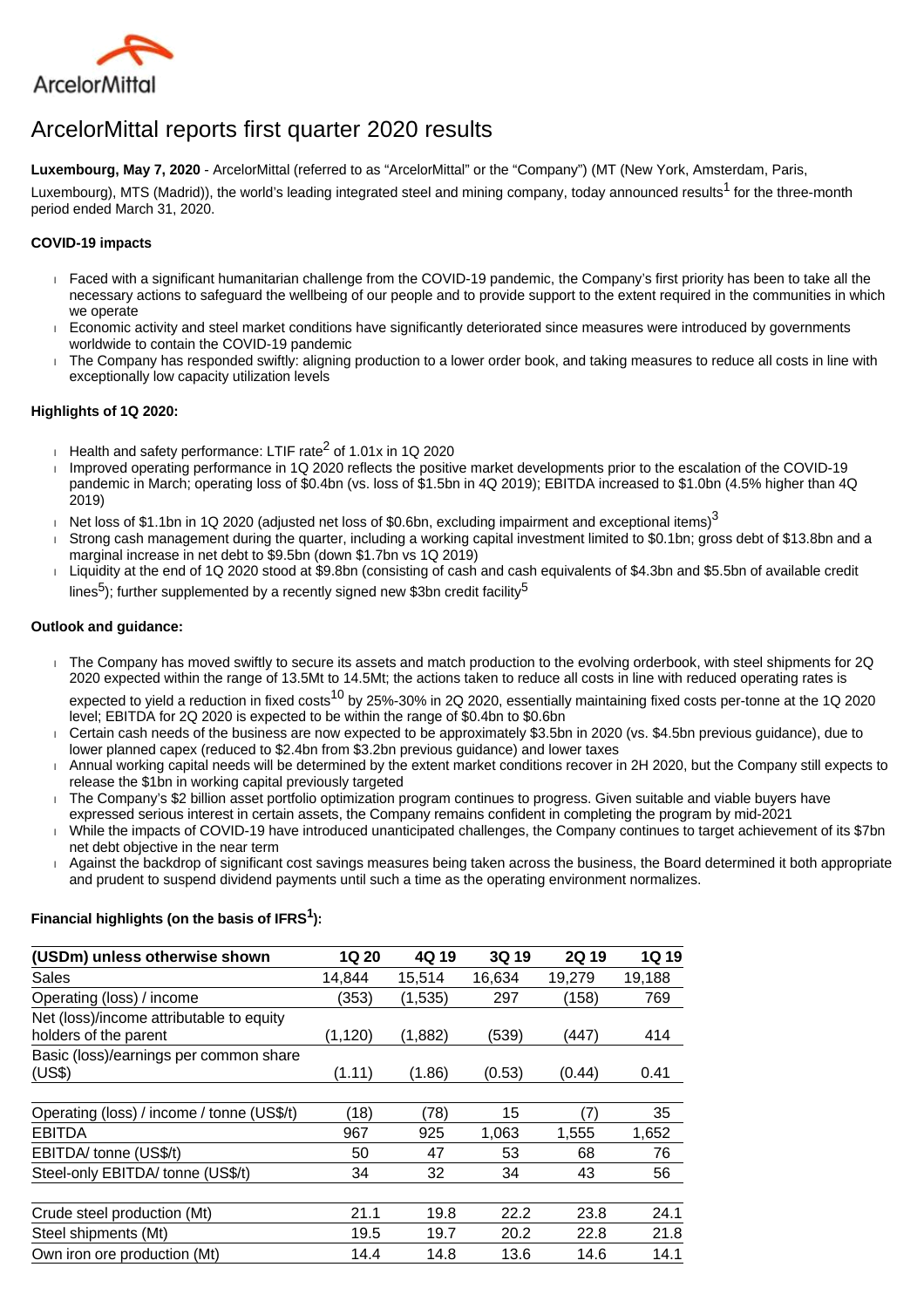| Iron ore shipped at market price (Mt) |  |  | 9.2 |
|---------------------------------------|--|--|-----|
|                                       |  |  |     |

# **Commenting, Mr. Lakshmi N. Mittal, ArcelorMittal Chairman and CEO, said:**

"The improved operating performance in the first quarter has been considerably overshadowed by the COVID-19 crisis. Faced with a significant humanitarian challenge, the Company's first priority has been to take all the necessary actions to safeguard the wellbeing of our people and to provide support to the extent required in the communities in which we operate. But we have also moved decisively to protect the business in the face of the completely unprecedented scenario we are facing where social and economic lockdown has contributed to a significant decline in demand. We moved swiftly to temporary idle furnaces, cutting production across markets and reducing operating and capital costs to match this environment. We have continued to meet remaining customer demand from a reduced level of production and are very thankful to our employees and stakeholders for their support in enabling plants to keep running.

"There are still too many uncertainties to accurately predict what the rest of the year holds. However, it seems likely that over the course of this month countries will start to announce details of their "exit" strategies. Whilst these are likely to be an easing, not an immediate ending of lockdown, construction and manufacturing are expected to be among the first sectors to be permitted to re-start operations and indeed we are seeing signs of customers re-starting production. Rigorous planning to ensure we can meet customer demand whilst protecting the health and safety of our people has been undertaken, leaning on the experience of our plants which have already been on this journey.

"The remainder of this year will be challenging, but I am confident that ArcelorMittal has the experience and inherent resilience, to manage through these difficult times. As a result of the hard work undertaken in recent years to strengthen the balance sheet, we went into the COVID-19 crisis with the lowest net debt since the creation of the Company, which is a matter of considerable comfort.

"I am particularly grateful for the commitment shown by our teams in these recent weeks. Crises do tend to bring out the best in people and we have many examples of this, from our employees working in our plants to produce steels for essential products, to our facilities around the world looking to see how they can support their local communities, to our research and development teams harnessing their skills and expertise in ways quite unconnected with steel-making, for example in the design of 3D printers and ventilators. Together we will continue to navigate these extraordinary times and ensure that ArcelorMittal is able to secure the wellbeing of its people and its position as the world's leading steel Company."

#### **Sustainable development and safety performance**

#### **Health and safety - Own personnel and contractors lost time injury frequency rate**

Health and safety of the Company's workforce is of paramount importance. Following the spread of COVID-19 pandemic, where possible, employees are working remotely and where assets continue to operate, we are following the recommendations of local governments as well as the World Health Organisation ('WHO'). We continue to ensure extensive monitoring, sanitation and social distancing measures applied at all operations, alongside provision of essential personal protective equipment.

Health and safety performance<sup>2</sup> (inclusive of ArcelorMittal Italia (previously known as Ilva)), based on own personnel and contractors lost time injury frequency (LTIF) rate was 1.01x in the first quarter of 2020 ("1Q 2020") as compared to 1.25x in fourth quarter of 2019 ("4Q 2019") and 1.14x as of the first quarter of 2019 ("1Q 2019").

Excluding the impact of ArcelorMittal Italia, the LTIF was 0.72x for 1Q 2020 as compared to 0.84x for 4Q 2019 and 0.66x for the first quarter of 2019 ("1Q 2019").

The Company's efforts to improve its health and safety record remain focused on both further reducing the rate of severe injuries and preventing fatalities.

#### **Own personnel and contractors - Frequency rate**

| Lost time injury frequency rate                                          | <b>1Q 20</b> | 4Q 19 | 3Q 19 | 2Q 19 | 1Q 19 |
|--------------------------------------------------------------------------|--------------|-------|-------|-------|-------|
| <b>Mining</b>                                                            | 0.79         | 1.27  | 1.53  | 0.64  | 0.38  |
| <b>NAFTA</b>                                                             | 0.56         | 0.63  | 0.54  | 0.46  | 0.58  |
| <b>Brazil</b>                                                            | 0.45         | 0.32  | 0.21  | 0.43  | 0.48  |
| Europe                                                                   | 1.04         | 1.06  | 1.18  | 1.00  | 0.85  |
| <b>ACIS</b>                                                              | 0.82         | 0.83  | 0.59  | 0.58  | 0.75  |
| <b>Total Steel</b>                                                       | 0.72         | 0.78  | 0.71  | 0.69  | 0.71  |
| <b>Total (Steel and Mining) excluding</b><br><b>ArcelorMittal Italia</b> | 0.72         | 0.84  | 0.82  | 0.68  | 0.66  |
| ArcelorMittal Italia                                                     | 7.93         | 10.61 | 13.45 | 13.73 | 11.05 |
| <b>Total (Steel and Mining) including</b><br><b>ArcelorMittal Italia</b> | 1.01         | 1.25  | 1.36  | 1.26  | 1.14  |

#### **Key sustainable development highlights for 1Q 2020:**

We are attempting to harness our skills and resources in a useful and collaborative way to help address the challenges presented by COVID-19. Specifically, we have focused our actions on collaborating to address the severe lack of the required safety and medical equipment for the public health effort, including 3D printing face shields and ventilators in Europe and Brazil.

Our businesses across the world have now made cash and in-kind donations to various community and public health initiatives. We have also been utilizing our global network to help facilitate the transfer of equipment to and from regions most impacted; and coordinating private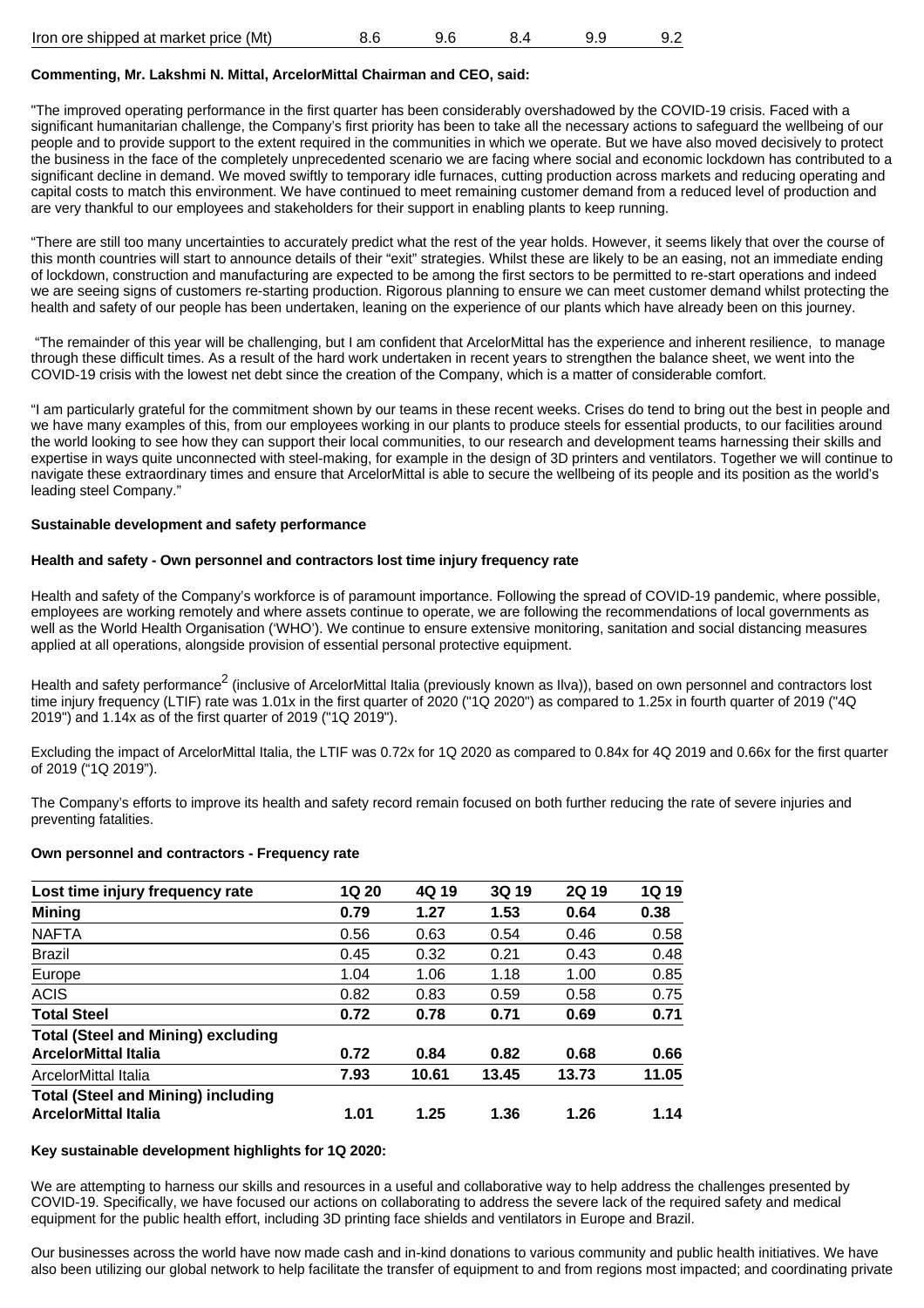sector support to fight the pandemic in West Africa.

- $\blacksquare$  The Company is preparing a report on its 2030 target to reduce CO<sub>2</sub> in Europe by 30%, laying out the constituent elements of its roadmap to 2030, including supportive policy frameworks to enable the roll out of technology. A second Group wide Climate Action report, with a new global CO<sub>2</sub> target, is expected in 2H 2020.
- The Company's 2019 sustainability performance was published in the Factbook (the full Integrated Annual Review will be published in mid-May). Highlight includes:
	- $_1$  In 2019 the Company avoided the emission of over 11 million tonnes CO<sub>2</sub> in the cement industry through the sale of 15 million tonnes of blast furnace slag for use as cement – 19% more than in 2018. ArcelorMittal's own CO<sub>2</sub> footprint from its steelmaking operations fell by over 4.4% year on year.
- The Company's programme to certify 100% of its integrated sites in Europe against the ResponsibleSteel™ site standard started in 1Q 2020, and has been subsequently delayed due to COVID-19.

### **Analysis of results for 1Q 2020 versus 4Q 2019 and 1Q 2019**

Total steel shipments in 1Q 2020 were 1.2% lower at 19.5Mt as compared with 19.7Mt for 4Q 2019 primarily due to lower steel shipments in Brazil (-13.5%) and ACIS (-12.4%), offset in part by an improvement in NAFTA (+10.1%) whilst Europe remained broadly stable. Total steel shipments in 1Q 2020 were 10.7% lower as compared with 21.8Mt for 1Q 2019. Excluding the impact of the remedy asset sales related to the ArcelorMittal Italia acquisition (completed June 30, 2019) steel shipments were 6.5% lower as compared to 1Q 2019.

During the latter part of 1Q 2020, the global escalation of the COVID-19 pandemic and subsequent measures introduced by governments worldwide to contain it has negatively impacted economic activity and industrial supply chains in many parts of the world. Consequently, the Company is experiencing a significant decline in industrial activity in all the geographic markets in which it operates. The Company has responded swiftly by significantly reducing production (including temporarily idling steelmaking and finishing assets) globally in alignment with reduced demand and government requirements. As a result, the Company expects a significant negative impact on volumes until industrial activity normalizes.

Sales in 1Q 2020 were \$14.8 billion as compared to \$15.5 billion for 4Q 2019 and \$19.2 billion for 1Q 2019. Sales in 1Q 2020 were 4.3% lower as compared to 4Q 2019 primarily due to lower steel shipments (-1.2%) due in part to COVID-19 impacts, and lower market-priced iron ore shipments (-11.0%). Sales in 1Q 2020 were 22.6% lower as compared to 1Q 2019 primarily due to lower average steel selling prices (-13.8%), lower steel shipments (-10.7%) due in part to COVID-19 impacts, and lower market-priced iron ore shipments (-6.2%) offset in part by higher seaborne iron ore reference prices (+9.1%).

Depreciation for 1Q 2020 was lower at \$771 million as compared to \$802 million for 4Q 2019 and higher than \$733 million in 1Q 2019. FY 2020 depreciation is expected to be approximately \$3.0 billion (based on current exchange rates).

Impairment charges<sup>12</sup> for 1Q 2020 were \$92 million and relate to the permanent closure of the coke plant in Florange (France), at the end of April 2020. Impairment charges for 4Q 2019 were \$830 million and related to impairment of the fixed assets of ArcelorMittal USA (\$0.7 billion) and in South Africa (\$0.1 billion). Impairment charges for 1Q 2019 were \$150 million related to the remedy asset sales for the ArcelorMittal Italia acquisition.

Exceptional items of \$457 million for 1Q 2020 primarily include inventory related charges in NAFTA and Europe due to a weaker steel pricing outlook driven by COVID-19 impacts. Exceptional items of \$828 million for 4Q 2019, primarily include inventory related charges in NAFTA and Europe following a period of exceptionally weak steel pricing. Exceptional items for 1Q 2019 were nil.

Operating loss for 1Q 2020 was \$353 million as compared to \$1,535 million in 4Q 2019 and an operating income of \$769 million in 1Q 2019. Operating results for 1Q 2020 and 4Q 2019 were impacted by impairment charges and exceptional items as discussed above.

Income from associates, joint ventures and other investments for 1Q 2020 was \$142 million as compared to \$20 million for 4Q 2019 and \$208 million in 1Q 2019. 1Q 2020 income was positively impacted by income from AMNS India<sup>9</sup>. 1Q 2019 was positively impacted by the dividend declared by Erdemir of \$93 million.

Net interest expense in 1Q 2020 decreased to \$115 million as compared to \$140 million in 4Q 2019 and \$161 million in 1Q 2019. Interest costs decrease in 1Q 2020 was primarily due to savings after bond repayments at the end of 4Q 2019.

Foreign exchange and other net financing losses in 1Q 2020 were \$451 million as compared to \$117 million for 4Q 2019 and \$231 million in 1Q 2019. Foreign exchange loss for 1Q 2020 was \$111 million as compared to foreign exchange gain of \$130 million and loss of \$48 million, in 4Q 2019 and 1Q 2019, respectively. 1Q 2020 includes non-cash mark-to-market losses of \$118 million related to the mandatory convertible bonds call option following the market price decrease of the underlying share; such losses amounted to \$52 million in 4Q 2019 and \$6 million in 1Q 2019. 1Q 2020 also includes early bond redemption premium expenses of \$66 million.

ArcelorMittal recorded an income tax expense of \$340 million in 1Q 2020 as compared to \$125 million for 4Q 2019 and \$135 million for 1Q 2019. Income tax expense in 1Q 2020 includes deferred tax expense of \$178 million.

ArcelorMittal recorded a net loss for 1Q 2020 of \$1.1 billion (or \$1.11 basic loss per common share), as compared to a net loss for 4Q 2019 of \$1.9 billion (or \$1.86 basic loss per common share), and a net income for 1Q 2019 of \$0.4 billion (or \$0.41 basic earnings per common share).

#### **Analysis of segment operations**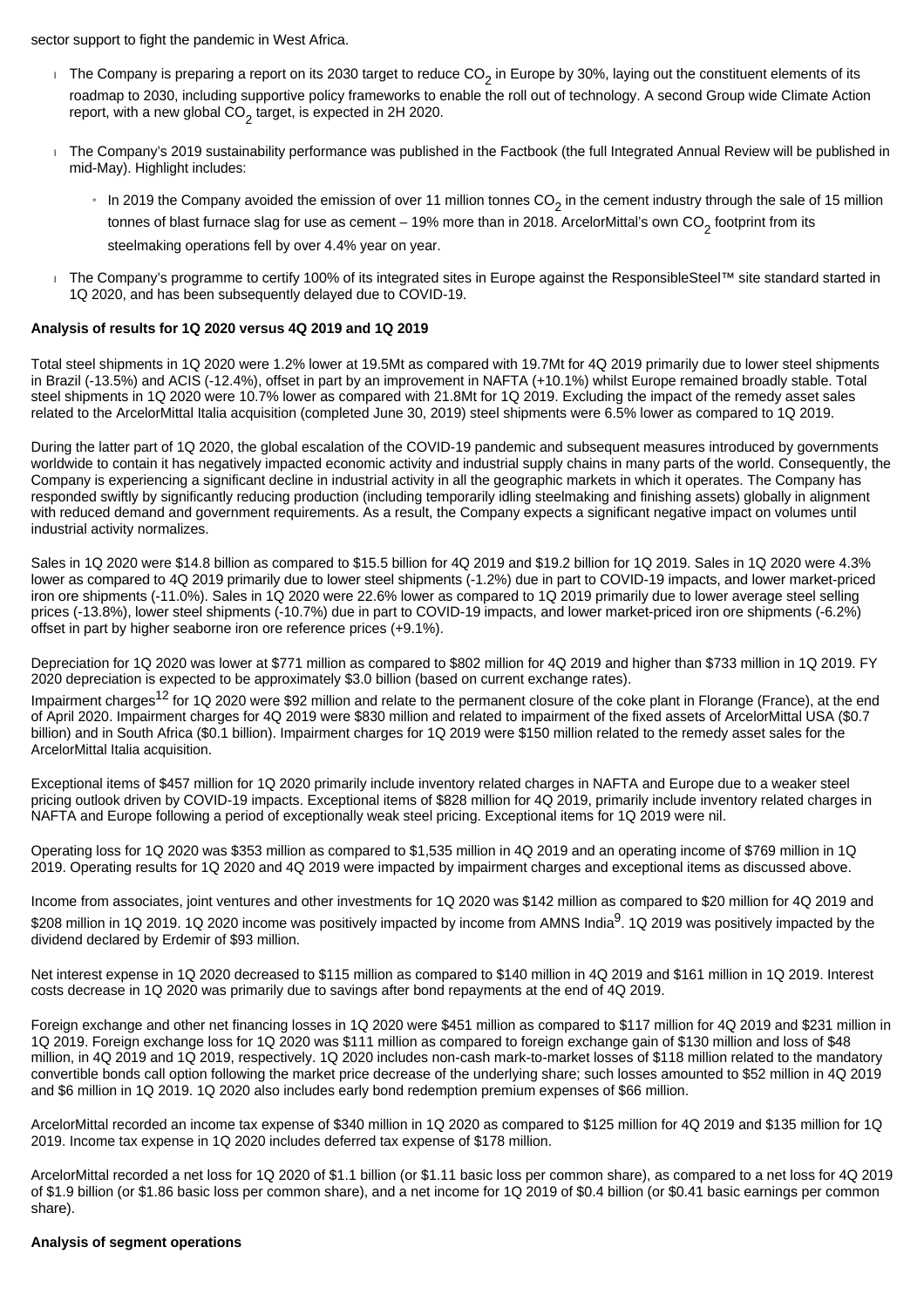#### **NAFTA**

| (USDm) unless otherwise shown        | 1Q 20 | 4Q 19 | <b>3Q19</b> | 2Q 19 | 1Q 19 |
|--------------------------------------|-------|-------|-------------|-------|-------|
| <b>Sales</b>                         | 4,304 | 4,020 | 4,395       | 5,055 | 5,085 |
| Operating (loss) / income            | (120) | (912) | (24)        | (539) | 216   |
| Depreciation                         | (126) | (152) | (147        | (137) | (134) |
| Impairment                           |       | (700) |             | (600) |       |
| <b>Exceptional items</b>             | (241) | (200) |             |       |       |
| <b>EBITDA</b>                        | 247   | 140   | 123         | 198   | 350   |
| Crude steel production (kt)          | 5,503 | 5,261 | 5,658       | 5,590 | 5,388 |
| Steel shipments (kt)                 | 5,536 | 5.029 | 5,135       | 5,438 | 5,319 |
| Average steel selling price (US\$/t) | 715   | 731   | 792         | 836   | 874   |

NAFTA segment crude steel production increased by 4.6% to 5.5Mt in 1Q 2020 as compared to 5.3Mt in 4Q 2019, partly due to recovery following planned outages both in flat and long product operations during 4Q 2019 due to weak demand.

Steel shipments in 1Q 2020 increased by 10.1% to 5.5Mt as compared to 5.0Mt in 4Q 2019, primarily due to a 12.2% increase in flat steel shipments following the end of destocking which had suppressed demand in the prior quarter. Steel shipments started to decline towards the second half of March 2020 due to weaker demand driven by the COVID-19 pandemic.

Sales in 1Q 2020 increased by 7.1% to \$4.3 billion as compared to \$4.0 billion in 4Q 2019, primarily due to a 10.1% increase in steel shipments offset in part by a decline in average steel selling prices (with flat and long products down 2.6% and 2.5%, respectively).

Exceptional items for 1Q 2020 of \$241 million primarily include inventory related charges due to a weaker steel pricing outlook driven by COVID-19 impacts. Exceptional items of \$200 million in 4Q 2019 primarily included inventory related charges following a period of exceptionally weak steel pricing.

Operating loss in 1Q 2020 was \$120 million as compared to a loss of \$912 million in 4Q 2019 and an operating income of \$216 million in 1Q 2019. Operating results for 1Q 2020 and 4Q 2019 were impacted by exceptional items noted above, and operating results for 4Q 2019 were also impacted by impairment charges related to a further impairment of the fixed assets of ArcelorMittal USA.

Despite the negative impact of COVID-19, EBITDA in 1Q 2020 of \$247 million was higher as compared to \$140 million in 4Q 2019 primarily driven by the positive impact of higher steel shipment volumes offset in part by a negative price-cost effect. EBITDA in 1Q 2020 decreased by 29.5% as compared to \$350 million in 1Q 2019 primarily due to negative price-cost effect offset in part by higher steel shipments.

The escalation of the COVID-19 pandemic during the latter part of 1Q 2020 has impacted ArcelorMittal's key end markets in the US and Canada. The Company has responded immediately by significantly adapting its capacity. The Company has to date announced the safe and orderly temporary blow down of blast furnace No.3 at ArcelorMittal Dofasco, Canada, blast furnace No.6 at ArcelorMittal Cleveland and blast furnace No.4 at Indiana Harbor in the United States with the necessary precautions taken to preserve the assets for future production.

In order to mitigate in part the effect of weaker demand on production levels, the Company is temporarily reducing fixed costs (including alignment of the workforce to demand) and implementing other cost saving measures.

# **Brazil**

| (USDm) unless otherwise shown        | 1Q 20 | 4Q 19 | 3Q 19 | 2Q 19 | 1Q 19 |
|--------------------------------------|-------|-------|-------|-------|-------|
| <b>Sales</b>                         | 1,592 | 1,902 | 1.929 | 2.126 | 2,156 |
| Operating income                     | 150   | 177   | 196   | 234   | 239   |
| Depreciation                         | (69)  | (63)  | (62)  | (79)  | (70)  |
| <b>Exceptional items</b>             |       |       |       |       |       |
| <b>EBITDA</b>                        | 219   | 240   | 258   | 313   | 309   |
| Crude steel production (kt)          | 2,679 | 2.489 | 2,669 | 2.830 | 3,013 |
| Steel shipments (kt)                 | 2,351 | 2.717 | 2.810 | 2,785 | 2,880 |
| Average steel selling price (US\$/t) | 642   | 628   | 676   | 705   | 704   |

Brazil segment crude steel production increased by 7.6% to 2.7Mt in 1Q 2020 as compared to 2.5Mt for 4Q 2019, which had been impacted by planned maintenance in the Long products business.

Steel shipments in 1Q 2020 decreased by 13.5% to 2.4Mt as compared to 2.7Mt in 4Q 2019, primarily due to seasonality and lower flat product exports. Overall long products shipments decreased by 7.7% while flat products declined by 17.7%.

Sales in 1Q 2020 declined by 16.3% to \$1.6 billion as compared to \$1.9 billion in 4Q 2019. Sales in 1Q 2020 were impacted by 13.5% lower steel shipments offset in part by 2.2% higher average steel selling prices.

Operating income in 1Q 2020 declined to \$150 million as compared to \$177 million in 4Q 2019 and \$239 million in 1Q 2019.

EBITDA in 1Q 2020 decreased by 8.8% to \$219 million as compared to \$240 million in 4Q 2019 primarily due to lower steel shipments (including initial COVID-19 impacts) offset in part by a positive price-cost effect. EBITDA in 1Q 2020 was 29.2% lower as compared to \$309 million in 1Q 2019 primarily due to lower steel shipment volumes (-18.4%).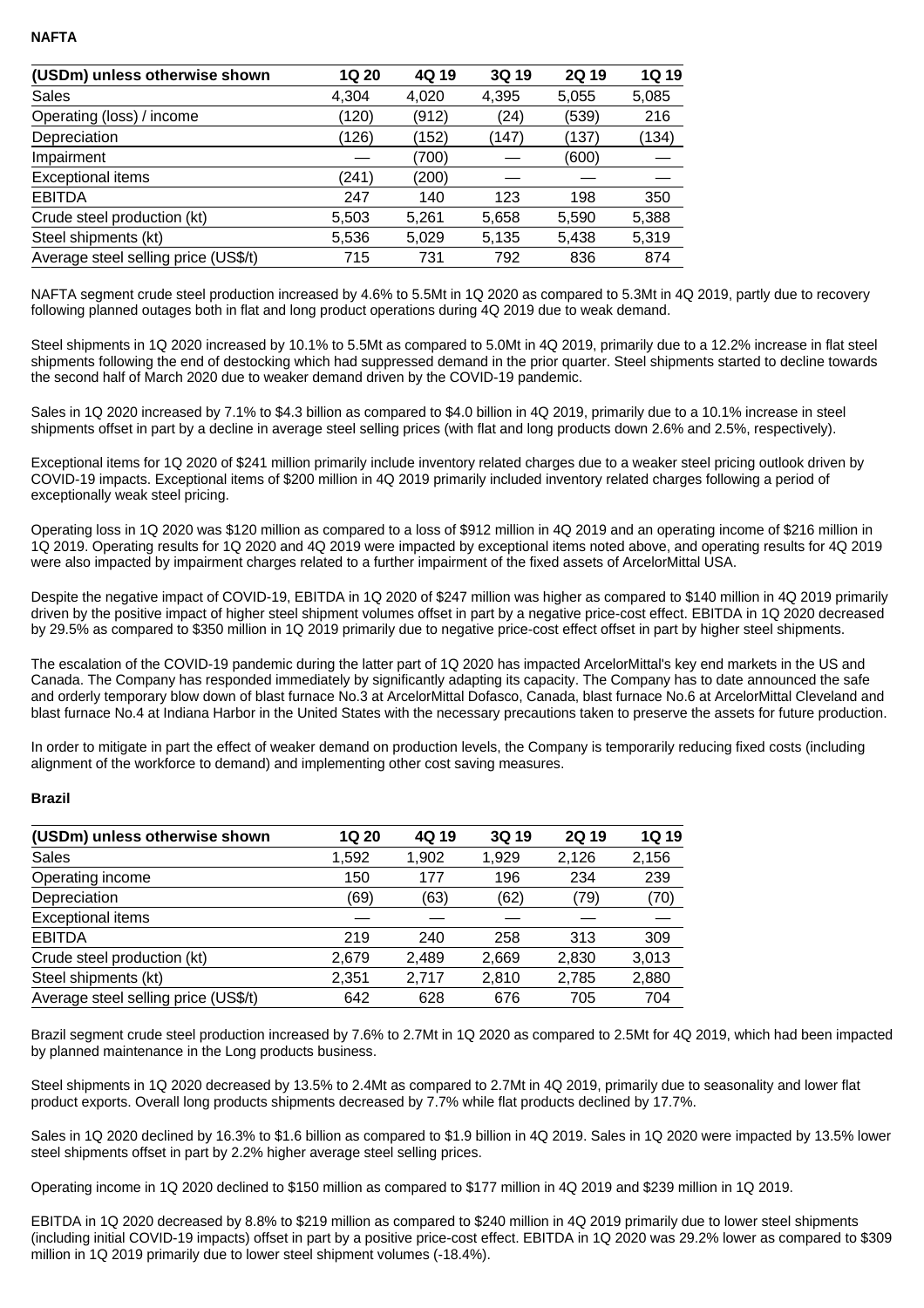The effects of the COVID-19 pandemic and government response and containment efforts have been felt in Latin America regions later than in some other regions. Nevertheless, end markets and in particular automotive have now been increasingly impacted. The Company is in the process of reducing production further with the idling of ArcelorMittal Tubarão's blast furnace #3 from April 21, 2020, together with production curtailments in Argentina and in long product capacity in Brazil, to match demand levels.

In order to mitigate in part the effect of weaker demand on the production levels, the Company is temporarily reducing fixed costs (including alignment of the workforce to demand) and implementing other cost saving measures.

#### **Europe**

| (USDm) unless otherwise shown        | 1Q 20 | 4Q 19 | 3Q 19  | 2Q 19  | 1Q 19  |
|--------------------------------------|-------|-------|--------|--------|--------|
| <b>Sales</b>                         | 7,654 | 8,035 | 8,796  | 10,396 | 10,494 |
| Operating (loss) / income            | (426) | (649) | (168)  | (301)  | 11     |
| Depreciation                         | (347) | (323) | (311)  | (313)  | (309)  |
| Impairment charges                   | (92)  | (28)  |        | (347)  | (150)  |
| <b>Exceptional items</b>             | (191) | (456) |        |        |        |
| <b>EBITDA</b>                        | 204   | 158   | 143    | 359    | 470    |
| Crude steel production (kt)          | 9,912 | 9,030 | 10,432 | 12,079 | 12,372 |
| Steel shipments (kt)                 | 9,300 | 9,290 | 9,698  | 11.811 | 11,553 |
| Average steel selling price (US\$/t) | 638   | 654   | 686    | 704    | 729    |

Europe segment crude steel production increased by 9.8% to 9.9Mt in 1Q 2020 as compared to 9.0Mt in 4Q 2019 with increases in both long and flat products as production began to normalize following destock-driven curtailment in 4Q 2019. Europe segment crude steel production decreased by 19.9% to 9.9Mt in 1Q 2020 as compared to 12.4Mt in 1Q 2019 (12.2% lower excluding the impact of remedy assets associated with the ArcelorMittal Italia acquisition).

Steel shipments in 1Q 2020 remained stable at 9.3Mt as compared to 4Q 2019 primarily driven by higher flat steel shipments (+2.9%) offset by lower long products shipments (-6.6%). Steel shipments were 19.5% lower in 1Q 2020 as compared to 1Q 2019 (12.0% lower excluding the impact of remedy assets associated with the ArcelorMittal Italia acquisition). Steel shipments in Europe started to decline in the latter part of March due to the COVID-19 containment measures implemented in the various countries.

Sales in 1Q 2020 were \$7.7 billion, 4.7% lower as compared to \$8.0 billion in 4Q 2019, with average steel selling prices 2.3% lower, primarily due to lower flat products prices (down 3.1%).

The coke plant in Florange, France, was closed at the end of April 2020, in order to reduce costs. As a result, impairment charges of \$92 million were booked in 1Q 2020. Impairment charges for 4Q 2019 were \$28 million. Impairment charges for 1Q 2019 were \$150 million related to the remedy asset sales for the ArcelorMittal Italia acquisition.

Exceptional items for 1Q 2020 of \$191 million primarily include inventory related charges due to a weaker steel pricing outlook driven by COVID-19 impacts. Exceptional items for 4Q 2019 of \$456 million primarily included inventory related charges following a period of exceptionally weak steel pricing. Exceptional charges for 1Q 2019 were nil.

Operating loss in 1Q 2020 was \$426 million as compared to a loss of \$649 million for 4Q 2019 and an operating income of \$11 million in 1Q 2019. Operating results for 1Q 2020, 4Q 2019 and 1Q 2019 were impacted by impairment charges and exceptional items as discussed above.

Despite the effects COVID-19, EBITDA in 1Q 2020 of \$204 million was 29.5% higher as compared to \$158 million in 4Q 2019. This was largely due to a positive sales mix (higher flat products shipments and lower long products shipments). EBITDA in 1Q 2020 decreased by 56.5% as compared to \$470 million in 1Q 2019 primarily due to 19.5% lower steel shipments (12.0% lower excluding the impact of the remedy asset sales related to the ArcelorMittal Italia acquisition).

The COVID-19 pandemic containment measures began impacting European industrial activity in mid-March. The Company first announced measures on March 19, 2020 to reduce production and the temporary idling of steelmaking and finishing assets across its European operations. Production reduction measures have been undertaken in Italy, France, Spain, Germany, Belgium and Poland.

In order to mitigate in part the effect of weaker demand on the production levels, the Company is temporarily reducing fixed costs (including alignment of the workforce to demand) and implementing other cost saving measures.

# **ACIS**

| (USDm) unless otherwise shown | 1Q 20 | 4Q 19 | 3Q 19 | <b>2Q 19</b> | <b>1Q19</b> |
|-------------------------------|-------|-------|-------|--------------|-------------|
| Sales                         | 1,446 | 1,632 | 1,654 | 1,906        | 1,645       |
| Operating (loss) / income     | (60)  | (238) | 35    | 114          | 64          |
| Depreciation                  | (86)  | (105) | (93)  | (85)         | (81)        |
| Impairment                    |       | (102) |       |              |             |
| <b>Exceptional items</b>      | (21)  | (76)  |       |              |             |
| <b>EBITDA</b>                 | 47    | 45    | 128   | 199          | 145         |
| Crude steel production (kt)   | 2,998 | 2.973 | 3,450 | 3,252        | 3,323       |
| Steel shipments (kt)          | 2,614 | 2,985 | 2.718 | 3,182        | 2,662       |
|                               |       |       |       |              |             |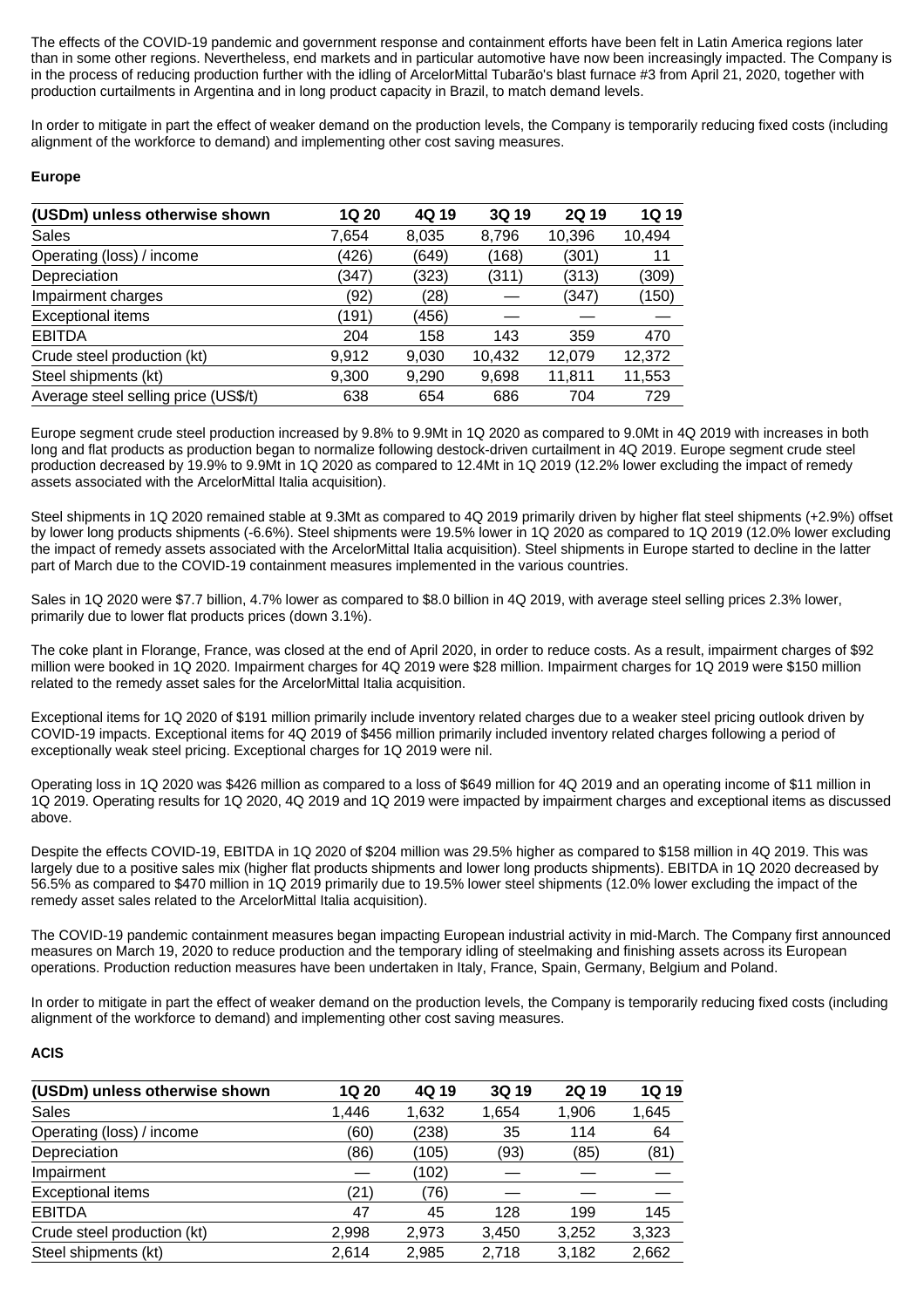| Average steel selling price (US\$/t) | 460 | 532 | 536 | 541 |
|--------------------------------------|-----|-----|-----|-----|
|                                      |     |     |     |     |

ACIS segment crude steel production in 1Q 2020 remained broadly stable at 3.0Mt as compared to 4Q 2019 primarily due to lower production in Kazakhstan (due to weather related disruptions) offset by improved volumes in Ukraine and South Africa.

Steel shipments in 1Q 2020 decreased by 12.4% to 2.6Mt as compared to 3.0Mt as at 4Q 2019, mainly due to the decline of shipments in Ukraine (4Q 2019 was positively impacted by timing of shipments postponed from 3Q 2019).

Sales in 1Q 2020 decreased by 11.4% to \$1.4 billion as compared to \$1.6 billion in 4Q 2019 primarily due to lower steel shipments (-12.4%) offset in part by higher average steel selling prices (+2.5%).

The 4Q 2019 results included impairment charges of \$0.1 billion related to the Newcastle steel works in South Africa as well as \$76 million of exceptional items related to South Africa including the closure costs of Saldanha and retrenchment costs related to the Section 189 process.

Operating loss in 1Q 2020 was \$60 million as compared to loss of \$238 million in 4Q 2019 (including the impairment charges and exceptional items as discussed above) and an operating income of \$64 million in 1Q 2019.

EBITDA was broadly stable at \$47 million in 1Q 2020 as compared to \$45 million in 4Q 2019 primarily due to a positive price-cost effect offset by lower steel shipment volumes (due in small part to COVID-19 impact). EBITDA in 1Q 2020 was lower as compared to \$145 million in 1Q 2019, primarily due to negative price-cost effect and COVID-19 impact.

The direct COVID-19 impact in the CIS region was limited in 1Q 2020 although more stringent lockdown measures have since been implemented, and production has since been reduced in the Ukraine and Kazakhstan due to demand weakness. ArcelorMittal South Africa has taken several steps (including significant production cuts across all operations) to support the country's lockdown (i.e. restrictions on activity limited only to essential services) that has since ended on April 30, 2020, which required the closure of all offices and operations across the country, except essential operational staff required for care and maintenance to avoid damage to plant and equipment. Since May 1, 2020 South Africa is operating within a partial lockdown environment which will be lifted in phases. ArcelorMittal will adopt a phased response to restarting operations and only then ramping up production as the demand for steel returns.

ArcelorMittal South Africa has implemented several cost reduction measures in response. These actions follow the critical steps already taken during 2019 to ensure the sustainability of ArcelorMittal South Africa. Similarly, in the CIS, in order to mitigate in part, the effect of weaker demand on production levels, the Company is temporarily reducing fixed costs (including alignment of the workforce to demand) and implementing other cost saving measures.

#### **Mining**

| (USDm) unless otherwise shown                 | 1Q 20 | 4Q 19 | <b>3Q19</b> | 2Q 19 | 1Q 19 |
|-----------------------------------------------|-------|-------|-------------|-------|-------|
| Sales                                         | 990   | 1,105 | 1,182       | 1,423 | 1,127 |
| Operating income                              | 168   | 185   | 260         | 457   | 313   |
| Depreciation                                  | (129) | (116) | (112)       | (113) | (107) |
| <b>EBITDA</b>                                 | 297   | 301   | 372         | 570   | 420   |
|                                               |       |       |             |       |       |
| Own iron ore production (Mt)                  | 14.4  | 14.8  | 13.6        | 14.6  | 14.1  |
| Iron ore shipped externally and internally at |       |       |             |       |       |
| market price <sup>(a)</sup> (Mt)              | 8.6   | 9.6   | 8.4         | 9.9   | 9.2   |
| Iron ore shipment - cost plus basis (Mt)      | 4.8   | 5.8   | 6.2         | 5.6   | 4.6   |
| Own coal production (Mt)                      | 1.3   | 1.4   | 1.4         | 1.5   | 1.2   |
| Coal shipped externally and internally at     |       |       |             |       |       |
| market price <sup>(a)</sup> (Mt)              | 0.8   | 0.7   | 0.7         | 0.7   | 0.7   |
| Coal shipment - cost plus basis (Mt)          | 0.6   | 0.7   | 0.8         | 0.7   | 0.7   |

(a) Iron ore and coal shipments of market-priced based materials include the Company's own mines and share of production at other mines

Own iron ore production in 1Q 2020 decreased by 3.0% to 14.4Mt as compared to 14.8Mt in 4Q 2019. The lower production was due to seasonal factors, unplanned maintenance and slowdown related to COVID-19 restrictions at ArcelorMittal Mines Canada<sup>4</sup> (AMMC), offset in part by improved production at ArcelorMittal Liberia. Own iron ore production in 1Q 2020 increased by 2.3% as compared to 1Q 2019 primarily due to higher production in Brazil (mainly due to temporary suspension of Serra Azul operation in 1Q 2019 post the Brumadinho incident) and Kazakhstan offset in part by lower AMMC production as explained above.

Market-priced iron ore shipments in 1Q 2020 decreased by 11.0% to 8.6Mt as compared to 9.6Mt in 4Q 2019, primarily driven by lower shipments in AMMC (due to seasonality, unplanned maintenance and COVID-19 pandemic restrictions). Market-priced iron ore shipments in 1Q 2020 were 6.2% lower as compared to 1Q 2019 driven by lower shipments in AMMC and Liberia offset by higher shipments in Brazil and Ukraine.

Own coal production in 1Q 2020 of 1.3Mt decreased by 2.6% as compared to 4Q 2019 primarily due to lower production at Princeton (US) and Temirtau (Kazakhstan). Own coal production in 1Q 2020 increased by 8.9% to 1.3Mt as compared to 1.2Mt in 1Q 2019 primarily due to higher production at Temirtau (Kazakhstan).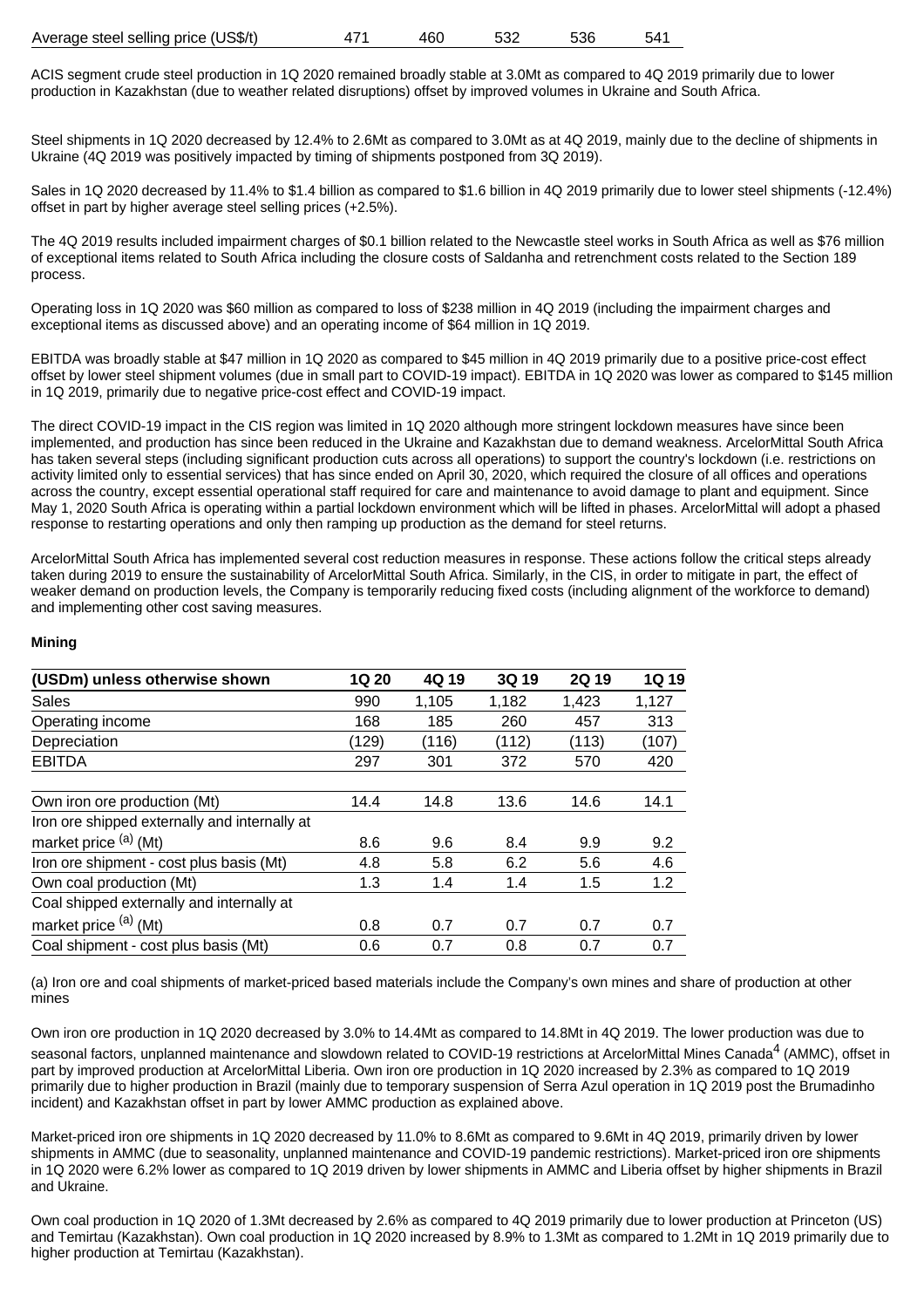Market-priced coal shipments in 1Q 2020 improved to 0.8Mt as compared to 0.7Mt in 4Q 2019 and 1Q 2019.

Operating income in 1Q 2020 decreased by 8.8% to \$168 million as compared to \$185 million in 4Q 2019 and decreased by 46.2% as compared to \$313 million in 1Q 2019.

EBITDA in 1Q 2020 was broadly stable at \$297 million as compared to \$301 million in 4Q 2019, as the impact of lower market-priced iron ore shipments (-11.0%) in part due to COVID-19 impact on the market was largely offset by lower freight costs. EBITDA in 1Q 2020 was 29.2% lower as compared to \$420 million in 1Q 2019, primarily due to lower market-priced iron ore shipments (-6.2%), lower coking coal reference prices and significantly lower iron ore pellet premia offset in part by higher seaborne iron ore reference prices (+9.1%).

The impact of the COVID 19 pandemic on the group's mining operations has to date been largely at ArcelorMittal Mines Canada. A directive from the Québec Government restricted mining activities to a minimum level in the province of Québec, Canada, from March 24, 2020 until May 3, 2020. ArcelorMittal Mining Canada has now resumed normal operations. Nevertheless, it is not expected to be possible to recover all the volumes that have been impacted (including volume loss due to unplanned maintenance) and accordingly market-priced iron ore shipments for FY 2020 are now expected to be 5-10% lower as compared to FY 2019 (from previous guidance of stable year on year).

### **Liquidity and Capital Resources**

For 1Q 2020 net cash provided by operating activities was \$594 million as compared to \$2,932 million in 4Q 2019 and \$971 million in 1Q 2019. Net cash provided by operating activities in 1Q 2020 includes a small working capital investment of \$109 million, significantly reduced compared to 1Q 2019 due to cash conservation measures taken plus a reduction in activity levels compared to a working capital release of \$2.6 billion in 4Q 2019 and a working capital investment of \$553 million in 1Q 2019.

Net cash used in investing activities during 1Q 2020 was \$755 million as compared to \$1,751 million during 4Q 2019 and \$693 million in 1Q 2019. Capex of \$850 million in 1Q 2020 compares to \$815 million in 4Q 2019 and \$947 million in 1Q 2019. As described previously, the Company has responded to the COVID-19 impact with actions taken to reduce production and is adapting its capex plans to the operating environment. All non-essential capex has been suspended, while the Mexico hot strip mill project, the agreed Italian projects and certain projects to reduce CO<sub>2</sub> emissions continue.

Maintenance capex spend is expected to be lower to match the reduced operating rates. Consequently, the previous FY 2020 capex guidance of approximately \$3.2 billion has now been reduced to \$2.4 billion.

Net cash provided by other investing activities in 1Q 2020 of \$95 million includes \$127 million from the sale of the 50% stake in Global Chartering Limited (GCL)<sup>8</sup> offset in part by the revised quarterly lease payment under the amended ArcelorMittal Italia agreement signed in March 2020. Net cash used in other investing activities in 4Q 2019 of \$936 million primarily included the final \$0.6 billion equity contribution to the AMNS India JV and \$0.4 billion cash outflow upon the close out of the Indian rupee rolling hedge entered into in connection with the acquisition of ESIL<sup>7</sup>.

Net cash used in financing activities in 1Q 2020 was \$386 million as compared to net cash provided by financing activities in 4Q 2019 of \$19 million and net cash used in financing activities in 1Q 2019 of \$344 million. Net cash used in financing activities in 1Q 2020 includes a net outflow primarily related to the make whole redemption of the remaining outstanding amount (\$659 million) of its 6.250% Notes due February 25, 2022.

In 4Q 2019, net cash provided by financing activities included net inflow of \$126 million primarily related to the bond issuances of €1.5 billion (\$1,640 million), offset by debt repurchases via tender offer and a make whole redemption of bond. In 1Q 2019, net outflow of debt repayments and issuances of \$136 million included \$1 billion repayment of amounts borrowed in connection with the purchase of the Uttam Galva and KSS Petron debts, \$0.9 billion repayment of the €750 million 5-year, 3% bond at maturity; offset in part by \$1.6 billion cash received from two new bond issuances and \$0.2 billion of commercial paper issuance.

During 1Q 2020, the Company paid dividends of \$103 million mainly to minority shareholders of ArcelorMittal Mines Canada (AMMC) as compared to \$21 million in 4Q 2019 mainly paid to the minority shareholders in Bekaert (Brazil). During 1Q 2019, the Company paid dividends of \$46 million to minority shareholders in AMMC (Canada).

Outflows from lease payments and other financing activities (net) were \$59 million for 1Q 2020, \$86 million for 4Q 2019 and \$72 million in 1Q 2019.

As of March 31, 2020, the Company's cash and cash equivalents amounted to \$4.3 billion as compared to \$5.0 billion as of December 31, 2019 and \$2.2 billion as of March 31, 2019. Gross debt declined to \$13.8 billion as of March 31, 2020, as compared to \$14.3 billion as of December 31, 2019 and increased as compared to \$13.4 billion as of March 31, 2019. As of March 31, 2020, net debt increased marginally to \$9.5 billion as compared to \$9.3 billion as of December 31, 2019.

As of March 31, 2020, the Company had liquidity of \$9.8 billion, consisting of cash and cash equivalents of \$4.3 billion and \$5.5 billion of available credit lines<sup>5</sup>. Confirming the continued strong support of its key relationship banks, on May 5, 2020 ArcelorMittal and a syndicate of banks signed a new \$3 billion credit facility<sup>5</sup> further supplementing its liquidity. Both the \$5.5 billion and \$3.0 billion credit facilities contain a financial covenant not to exceed 4.25x Net debt / LTM EBITDA. As of March 31, 2020, the average debt maturity was 5.2 years.

# **Key recent developments**

 On May 5, 2020, ArcelorMittal and a syndicate of banks signed a credit facility with tranches of \$0.7 billion and €2.1 billion (the "New Credit Facility"). The Credit Facility further enhances the Company's already strong liquidity position of \$9.8 billion as of March 31, 2020, including a \$5.5 billion revolving credit facility, which remains undrawn and is available until December 2024. The New Credit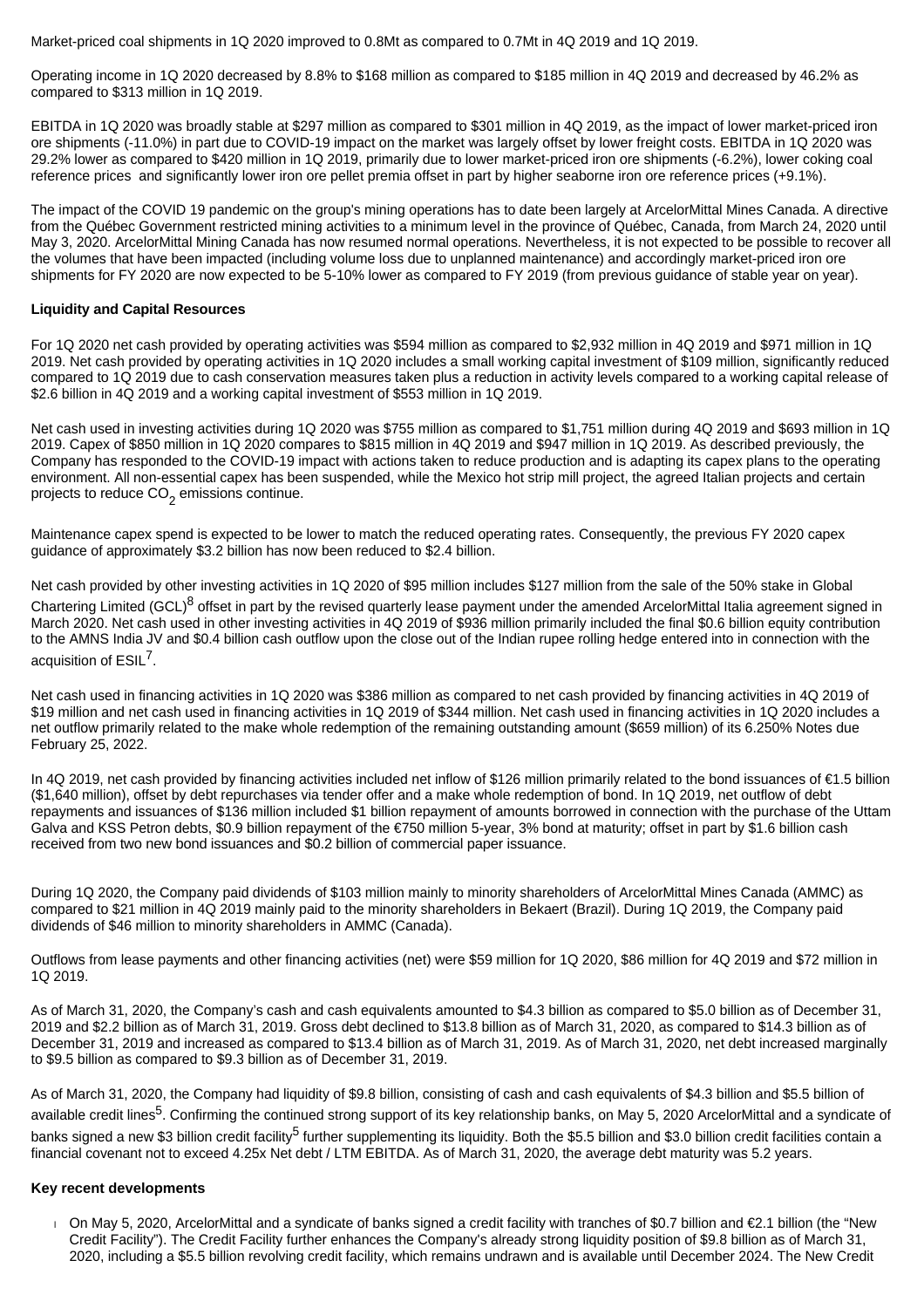Facility has a maturity of 12 months and can be used for general corporate purposes. While the Company has no immediate need to draw on this New Credit Facility, it provides additional financial flexibility in the current extraordinary circumstances.

- On March 17, 2020, AMNS Luxembourg Holding S.A. ("AMNS"), the parent company of the AMNS India joint venture in partnership with Nippon Steel Corporation ("NSC"), entered into a \$5.146 billion ten-year term loan agreement with Japan Bank for International Cooperation ("JBIC") and MUFG BANK, LTD., SUMITOMO MITSUI BANKING CORPORATION, MIZUHO BANK EUROPE N.V., and SUMITOMO MITSUI TRUST BANK, LIMITED (LONDON BRANCH). The proceeds of the loan have been used to refinance in full the amounts borrowed by AMNS in connection with the acquisition of ArcelorMittal Nippon Steel India Limited (formerly known as Essar Steel India Limited), including the amounts borrowed under the \$7 billion bridge term facilities agreement guaranteed by ArcelorMittal. ArcelorMittal is the guarantor of the debt in proportion to its ownership interest (60%).
- On March 9, 2020, ArcelorMittal redeemed all of the outstanding \$659 million of its 6.250% Notes due February 25, 2022 for a total aggregate purchase price including accrued interest and premium on early repayment of \$725 million.
- On March 4, 2020, ArcelorMittal announced that AM InvestCo and the Ilva Commissioners had signed an amendment (the 'Amendment Agreement') to the original lease and purchase agreement for Ilva. The Amendment Agreement outlines the terms for a significant investment by Italian state-sponsored entities into AM InvestCo, thereby forming the basis for an important new partnership between ArcelorMittal and the Italian government. The equity investment by the Italian Government in Ilva, to be captured in an agreement (the 'Investment Agreement') to be executed by November 30, 2020, will be at least equal to AM InvestCo's remaining liabilities against the original purchase price for Ilva. The Amendment Agreement is structured around a new industrial plan for Ilva, which involves investment in lower-carbon steelmaking technologies. In the event that the Investment Agreement is not executed by November 30, 2020, AM InvestCo has a withdrawal right, subject to an agreed payment. Final closing of the lease and purchase agreement is now scheduled by May 2022, subject to various conditions precedent.
- On March 3, 2020, ArcelorMittal published its annual report for the year ended December 31, 2019. The report has been filed with the electronic database of the Luxembourg Stock Exchange (www.bourse.lu) and is available on corporate.arcelormittal.com under "Investors > Financial reports > Annual reports".
- On March 3, 2020, ArcelorMittal filed its Annual Report for 2019 on Form 20-F with the U.S. Securities and Exchange Commission (SEC). The report is now available on ArcelorMittal's website. ArcelorMittal will send a hard copy of the Annual Report for 2019 on Form 20-F, which includes the audited financial statements, to shareholders free of charge upon request.

#### **Dividend**

Against the backdrop of significant cost savings measures being taken across the business, the Board determined it both appropriate and prudent to suspend dividend payments until such a time as the operating environment normalizes. As a result, no dividend from 2019 results will be proposed to shareholders at the Annual General Meeting now scheduled in June 2020.

#### **Outlook and guidance**

The Company has moved swiftly to secure its assets and match production to the evolving orderbook, with steel shipments for 2Q 2020 expected to be within the range of 13.5Mt to 14.5Mt; the actions taken to reduce all costs in line with reduced operating rates are expected to vield a reduction in fixed costs<sup>10</sup> by 25%-30% in 2Q 2020 as compared to 1Q 2020, essentially maintaining fixed costs per-tonne at the 1Q 2020 level; as a result EBITDA for 2Q 2020 is expected to be within the range of \$0.4 billion to \$0.6 billion.

Given this uncertainty, the Company has withdrawn its forecasts for apparent steel consumption and consequently expects steel shipments in 2020 to be below the 2019 level.

The Company will continue to make ongoing decisions to adjust production in various geographies in accordance with the level of steel demand and government requirements.

The Company expects certain cash needs of the business (including capex, interest, cash taxes, pensions and certain other cash costs but excluding working capital movements) to total \$3.5 billion in 2020 versus the \$4.5 billion previous guidance. This includes a reduction of FY 2020 capex to \$2.4 billion (down from the previous guidance of \$3.2 billion). Interest expense in 2020 is expected to remain at \$0.5 billion while cash taxes, pensions and other cash costs are expected to be \$0.6 billion (versus previous guidance of \$0.8 billion).

Whilst it cannot at this stage provide specific guidance for working capital needs in 2020 (due to the fact that it will be determined by the extent market conditions recover in 2H 2020) the Company still expects to release the \$1 billion in working capital as previously targeted.

While the impacts of COVID-19 have introduced unanticipated challenges, the achievement of the Company's \$7 billion net debt objective remains a key near term target.

Despite the challenges caused by COVID-19, the Company's \$2 billion asset portfolio optimization program continues to progress. Given that suitable and viable buyers have expressed serious interest in certain assets, the Company remains confident in completing the program by mid-2021.

# **ArcelorMittal Condensed Consolidated Statement of Financial Position<sup>1</sup>**

| In millions of U.S. dollars         | Mar 31. | <b>Dec 31.</b> | Mar 31. |
|-------------------------------------|---------|----------------|---------|
|                                     | 2020    | 2019           | 2019    |
| <b>ASSETS</b>                       |         |                |         |
| Cash and cash equivalents           | 4.298   | 4.995          | 2.246   |
| Trade accounts receivable and other | 3.456   | 3.569          | 5.131   |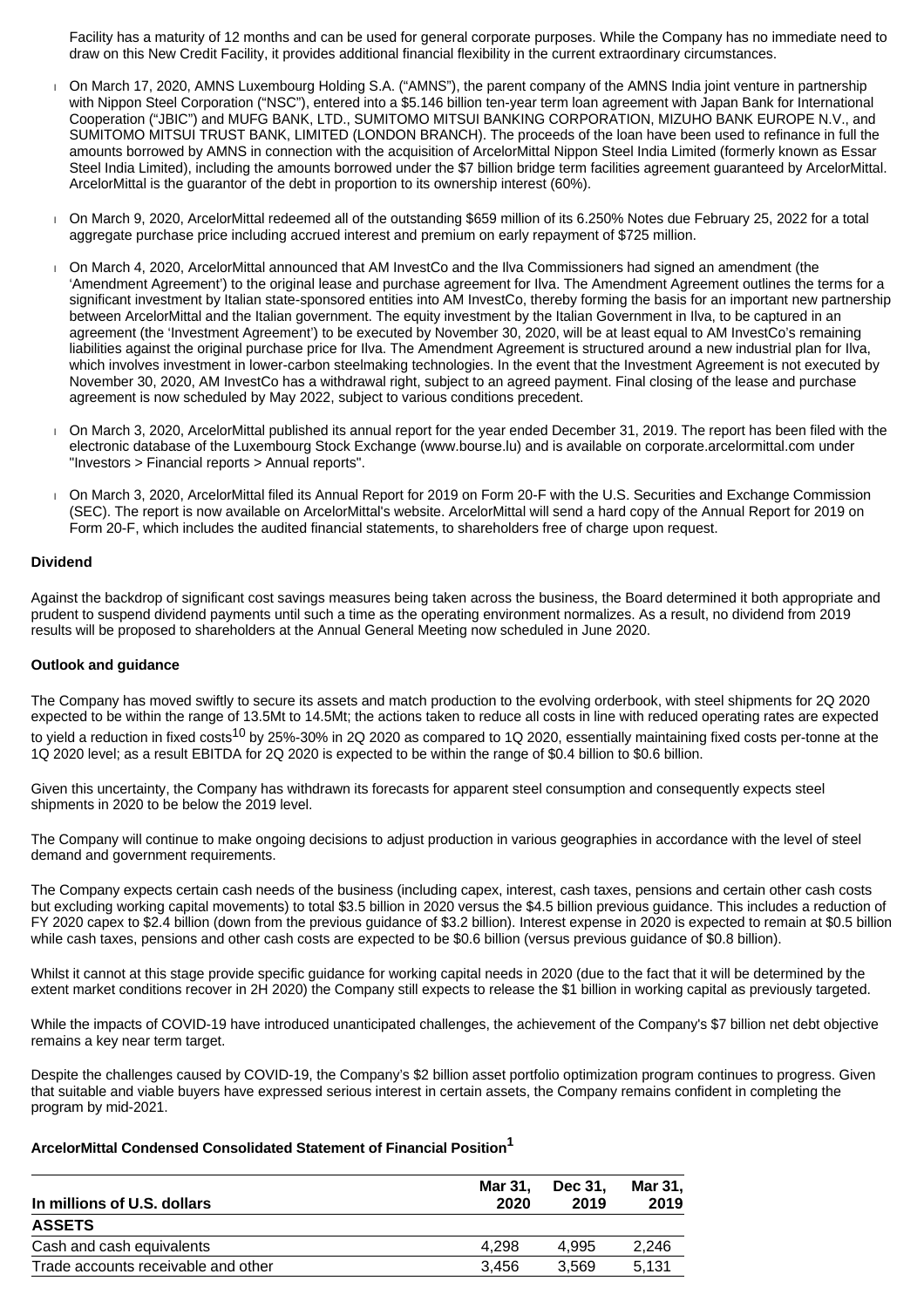| Inventories                                             | 15,626 | 17,296 | 20,583 |
|---------------------------------------------------------|--------|--------|--------|
| Prepaid expenses and other current assets               | 2,551  | 2,756  | 3,000  |
| Assets held for sale <sup>6</sup>                       |        |        | 1,950  |
| <b>Total Current Assets</b>                             | 25,931 | 28,616 | 32,910 |
|                                                         |        |        |        |
| Goodwill and intangible assets                          | 4,911  | 5,432  | 5,549  |
| Property, plant and equipment                           | 33,522 | 36,231 | 36,647 |
| Investments in associates and joint ventures            | 6,334  | 6,529  | 5,000  |
| Deferred tax assets                                     | 8,669  | 8,680  | 8,318  |
| Other assets                                            | 1,961  | 2,420  | 4,236  |
| <b>Total Assets</b>                                     | 81,328 | 87,908 | 92,660 |
|                                                         |        |        |        |
| <b>LIABILITIES AND SHAREHOLDERS' EQUITY</b>             |        |        |        |
| Short-term debt and current portion of long-term debt   | 3,147  | 2,869  | 2,739  |
| Trade accounts payable and other                        | 11,968 | 12,614 | 14,232 |
| Accrued expenses and other current liabilities          | 5,645  | 5,804  | 5,699  |
| Liabilities held for sale <sup>6</sup>                  |        |        | 828    |
| <b>Total Current Liabilities</b>                        | 20,760 | 21,287 | 23,498 |
|                                                         |        |        |        |
| Long-term debt, net of current portion                  | 10,650 | 11,471 | 10,591 |
| Deferred tax liabilities                                | 2,075  | 2,331  | 2,337  |
| Other long-term liabilities                             | 11,820 | 12,336 | 11,945 |
| <b>Total Liabilities</b>                                | 45,305 | 47,425 | 48,371 |
|                                                         |        |        |        |
| Equity attributable to the equity holders of the parent | 34,249 | 38,521 | 42,286 |
| Non-controlling interests                               | 1,774  | 1,962  | 2,003  |
| <b>Total Equity</b>                                     | 36,023 | 40,483 | 44,289 |
| <b>Total Liabilities and Shareholders' Equity</b>       | 81,328 | 87,908 | 92,660 |

# **ArcelorMittal Condensed Consolidated Statement of Operations<sup>1</sup>**

| In millions of U.S. dollars unless<br>otherwise shown           | Mar 31,<br>2020 | Dec 31,<br>2019 | <b>Sept 30,</b><br>2019 | <b>Jun 30,</b><br>2019 | Mar 31,<br>2019 |
|-----------------------------------------------------------------|-----------------|-----------------|-------------------------|------------------------|-----------------|
| <b>Sales</b>                                                    | 14,844          | 15,514          | 16,634                  | 19,279                 | 19,188          |
| Depreciation (B)                                                | (771)           | (802)           | (766)                   | (766)                  | (733)           |
| Impairment charges (B)                                          | (92)            | (830)           |                         | (947)                  | (150)           |
| Exceptional items <sup>3</sup> (B)                              | (457)           | (828)           |                         |                        |                 |
| <b>Operating (loss) / income (A)</b>                            | (353)           | (1, 535)        | 297                     | (158)                  | 769             |
| Operating margin %                                              | $(2.4)\%$       | (9.9)%          | 1.8%                    | $(0.8)$ %              | 4.0 %           |
| Income from associates, joint<br>ventures and other investments | 142             | 20              | 25                      | 94                     | 208             |
| Net interest expense                                            | (115)           | (140)           | (152)                   | (154)                  | (161)           |
| Foreign exchange and other net<br>financing loss                | (451)           | (117)           | (524)                   | (173)                  | (231)           |
| (Loss) / income before taxes and                                |                 |                 |                         |                        |                 |
| non-controlling interests                                       | (777)           | (1, 772)        | (354)                   | (391)                  | 585             |
| Current tax expense                                             | (162)           | (260)           | (121)                   | (225)                  | (180)           |
| Deferred tax (expense) / benefit                                | (178)           | 135             | (64)                    | 211                    | 45              |
| Income tax expense                                              | (340)           | (125)           | (185)                   | (14)                   | (135)           |
| (Loss) / income including non-<br>controlling interests         | (1, 117)        | (1, 897)        | (539)                   | (405)                  | 450             |
| Non-controlling interests income /<br>(loss)                    | (3)             | 15              |                         | (42)                   | (36)            |
| Net (loss) / income attributable to                             |                 |                 |                         |                        |                 |
| equity holders of the parent                                    | (1, 120)        | (1,882)         | (539)                   | (447)                  | 414             |
| Basic (loss) / earnings per common<br>share $($ 1)              | (1.11)          | (1.86)          | (0.53)                  | (0.44)                 | 0.41            |
| Diluted (loss) / earnings per common                            |                 |                 |                         |                        |                 |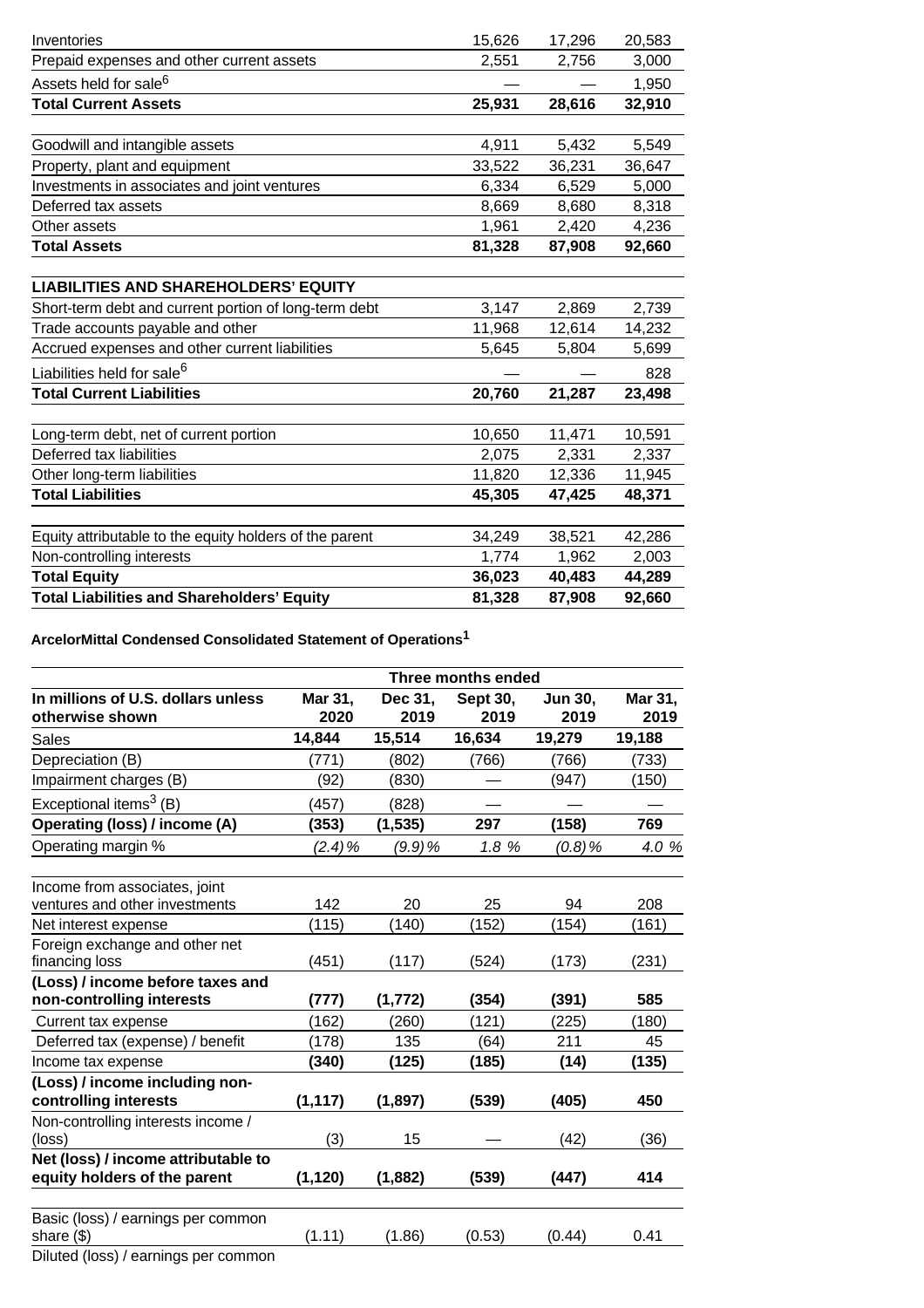| share $(\$)$                                                | (1.11) | (1.86) | (0.53) | (0.44) | 0.41  |
|-------------------------------------------------------------|--------|--------|--------|--------|-------|
|                                                             |        |        |        |        |       |
| Weighted average common shares<br>outstanding (in millions) | 1,012  | 1,012  | 1,012  | 1,014  | 1,014 |
| Diluted weighted average common                             |        |        |        |        |       |
| shares outstanding (in millions)                            | 1.012  | 1.012  | 1.012  | 1.014  | 1,017 |
|                                                             |        |        |        |        |       |
| <b>OTHER INFORMATION</b>                                    |        |        |        |        |       |
| EBITDA $(C = A-B)$                                          | 967    | 925    | 1,063  | 1,555  | 1,652 |
| <b>EBITDA Margin %</b>                                      | 6.5 %  | 6.0%   | 6.4 %  | 8.1 %  | 8.6 % |
| Own iron ore production (Mt)                                | 14.4   | 14.8   | 13.6   | 14.6   | 14.1  |
| Crude steel production (Mt)                                 | 21.1   | 19.8   | 22.2   | 23.8   | 24.1  |
| Steel shipments (Mt)                                        | 19.5   | 19.7   | 20.2   | 22.8   | 21.8  |

# **ArcelorMittal Condensed Consolidated Statement of Cash flows<sup>1</sup>**

|                                                                         | <b>Three months ended</b> |                 |                         |                 |                 |
|-------------------------------------------------------------------------|---------------------------|-----------------|-------------------------|-----------------|-----------------|
| In millions of U.S. dollars                                             | Mar 31,<br>2020           | Dec 31,<br>2019 | <b>Sept 30,</b><br>2019 | Jun 30,<br>2019 | Mar 31,<br>2019 |
| <b>Operating activities:</b>                                            |                           |                 |                         |                 |                 |
| (Loss)/income attributable to equity                                    |                           |                 |                         |                 |                 |
| holders of the parent                                                   | (1, 120)                  | (1,882)         | (539)                   | (447)           | 414             |
| Adjustments to reconcile net income                                     |                           |                 |                         |                 |                 |
| to net cash provided by operations:                                     |                           |                 |                         |                 |                 |
| Non-controlling interests (income) / loss                               | 3                         | (15)            |                         | 42              | 36              |
| Depreciation and impairment                                             | 863                       | 1,632           | 766                     | 1,713           | 883             |
| Exceptional items <sup>3</sup>                                          | 457                       | 828             |                         |                 |                 |
| Income from associates, joint ventures and                              |                           |                 |                         |                 |                 |
| other investments                                                       | (142)                     | (20)            | (25)                    | (94)            | (208)           |
| Deferred tax expense / (benefit)                                        | 178                       | (135)           | 64                      | (211)           | (45)            |
| Change in working capital                                               | (109)                     | 2,600           | (203)                   | 353             | (553)           |
| Other operating activities (net)                                        | 464                       | (76)            | 265                     | 430             | 444             |
| Net cash provided by operating                                          |                           |                 |                         |                 |                 |
| activities (A)                                                          | 594                       | 2,932           | 328                     | 1,786           | 971             |
| <b>Investing activities:</b>                                            |                           |                 |                         |                 |                 |
| Purchase of property, plant and equipment                               |                           |                 |                         |                 |                 |
| and intangibles (B)                                                     | (850)                     | (815)           | (941)                   | (869)           | (947)           |
| Other investing activities (net)                                        | 95                        | (936)           | 125                     | 305             | 254             |
| Net cash used in investing activities                                   | (755)                     | (1,751)         | (816)                   | (564)           | (693)           |
| <b>Financing activities:</b>                                            |                           |                 |                         |                 |                 |
| Net (payments) / proceeds relating to                                   |                           |                 |                         |                 |                 |
| payable to banks and long-term debt                                     | (224)                     | 126             | 804                     | 468             | (136)           |
| Dividends paid                                                          | (103)                     | (21)            | (61)                    | (204)           | (46)            |
| Share buyback                                                           |                           |                 |                         |                 | (90)            |
| Lease payments and other financing                                      |                           |                 |                         |                 |                 |
| activities (net)                                                        | (59)                      | (86)            | (84)                    | (84)            | (72)            |
| Net cash (used in) / provided by                                        |                           |                 |                         |                 |                 |
| financing activities                                                    | (386)                     | 19              | 659                     | 180             | (344)           |
| Net (decrease) / increase in cash and                                   |                           |                 |                         |                 |                 |
| cash equivalents                                                        | (547)                     | 1,200           | 171                     | 1,402           | (66)            |
| Cash and cash equivalents transferred<br>from/(to) assets held for sale |                           |                 |                         | 21              | (11)            |
| Effect of exchange rate changes on cash                                 | (131)                     | 131             | (155)                   | 17              | (15)            |
| Change in cash and cash equivalents                                     | (678)                     | 1,331           | 16                      | 1,440           | (92)            |
|                                                                         |                           |                 |                         |                 |                 |
| Free cash flow (C=A+B)                                                  | (256)                     | 2,117           | (613)                   | 917             | 24              |

**Appendix 1: Product shipments by region(1)**

| (000'kt) | 1Q 20        | 19<br>40 | 3Q 19 | 2Q 19    | । 19 |
|----------|--------------|----------|-------|----------|------|
| Flat     | QFA<br>4.803 | 1.325    | 454   | 732<br>4 | 750  |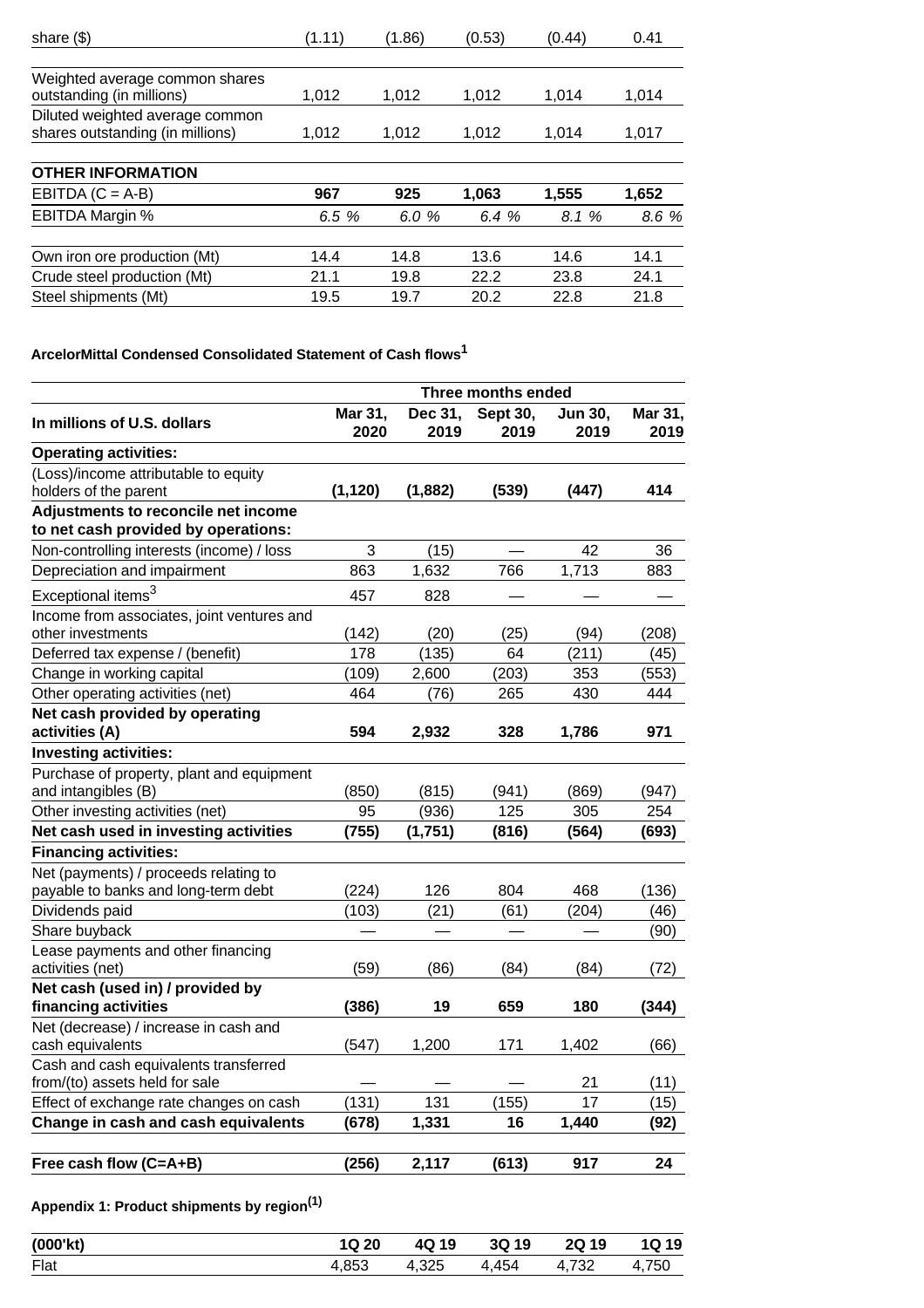| Long          | 846   | 819   | 847   | 873    | 721    |
|---------------|-------|-------|-------|--------|--------|
| <b>NAFTA</b>  | 5,536 | 5,029 | 5,135 | 5,438  | 5,319  |
| Flat          | 1,277 | 1,553 | 1,513 | 1,563  | 1,699  |
| Long          | 1,085 | 1,176 | 1,312 | 1,236  | 1,194  |
| <b>Brazil</b> | 2,351 | 2,717 | 2,810 | 2,785  | 2,880  |
| Flat          | 7,023 | 6,827 | 7,225 | 8,824  | 8,647  |
| Long          | 2,170 | 2,323 | 2,333 | 2,883  | 2,821  |
| Europe        | 9,300 | 9,290 | 9,698 | 11,811 | 11,553 |
| <b>CIS</b>    | 1,827 | 2,087 | 1,657 | 2,064  | 1,617  |
| Africa        | 786   | 890   | 1,060 | 1,113  | 1,049  |
| <b>ACIS</b>   | 2,614 | 2,985 | 2,718 | 3,182  | 2,662  |

Note: "Others and eliminations" are not presented in the table

# **Appendix 2a: Capital expenditures(1)**

| (USDm)        | 1Q 20 | 4Q 19 | <b>3Q19</b> | 2Q 19 | <b>1Q19</b> |
|---------------|-------|-------|-------------|-------|-------------|
| <b>NAFTA</b>  | 205   | 191   | 210         | 144   | 182         |
| <b>Brazil</b> | 67    | 96    | 68          | 80    | 84          |
| Europe        | 323   | 273   | 390         | 337   | 353         |
| <b>ACIS</b>   | 122   | 108   | 153         | 115   | 137         |
| Mining        | 121   | 133   | 107         | 125   | 115         |
| <b>Total</b>  | 850   | 815   | 941         | 869   | 947         |

Note: "Others" are not presented in the table

# **Appendix 2b: Capital expenditure projects**

The following tables summarize the Company's principal growth and optimization projects involving significant capex.

# **Completed projects in most recent quarter**

| Segment Site / unit |                                       | <b>Project</b>                    | <b>Capacity / details</b>                                                                                                                                 | <b>Actual</b><br>completion |  |
|---------------------|---------------------------------------|-----------------------------------|-----------------------------------------------------------------------------------------------------------------------------------------------------------|-----------------------------|--|
| Europe              | Sosnowiec (Poland)                    | Modernization of<br>Wire Rod Mill | Upgrade rolling technology<br>improving the mix of HAV<br>products and increase volume<br>by 90kt                                                         | 4Q 2019                     |  |
| ACIS                | ArcelorMittal Kryvyi<br>Rih (Ukraine) | New LF&CC 3                       | Facilities upgrade to switch<br>from ingot to continuous caster<br>route. Additional billets of up to<br>145kt over ingot route through<br>yield increase | 2Q 2019                     |  |
| ACIS                | ArcelorMittal Kryvyi<br>Rih (Ukraine) | New LF&CC 2                       | Facilities upgrade to switch<br>from ingot to continuous caster<br>route. Additional billets of up to<br>145kt over ingot route through<br>yield increase | 1Q 2020                     |  |

# **Ongoing projects**

|              | Segment Site / unit               | <b>Project</b>                      | Capacity / details                                                                                            | <b>Forecasted</b><br>completion |
|--------------|-----------------------------------|-------------------------------------|---------------------------------------------------------------------------------------------------------------|---------------------------------|
| <b>NAFTA</b> | Mexico                            | New Hot strip mill                  | Production capacity of<br>2.5Mt/year                                                                          | $2021^{(a)}$                    |
| <b>NAFTA</b> | ArcelorMittal<br>Dofasco (Canada) | Hot Strip Mill<br>Modernization     | Replace existing three end of<br>life coilers with two states of the<br>art coilers and new runout<br>tables  | $2021^{(b)}$                    |
| <b>NAFTA</b> | Burns Harbor (US)                 | New Walking Beam<br><b>Furnaces</b> | Two new walking beam reheat<br>furnaces bringing benefits on<br>productivity, quality and<br>operational cost | 2021                            |
|              |                                   |                                     | Increase hot dipped / cold<br>rolled coil capacity and<br>construction of a new 700kt                         |                                 |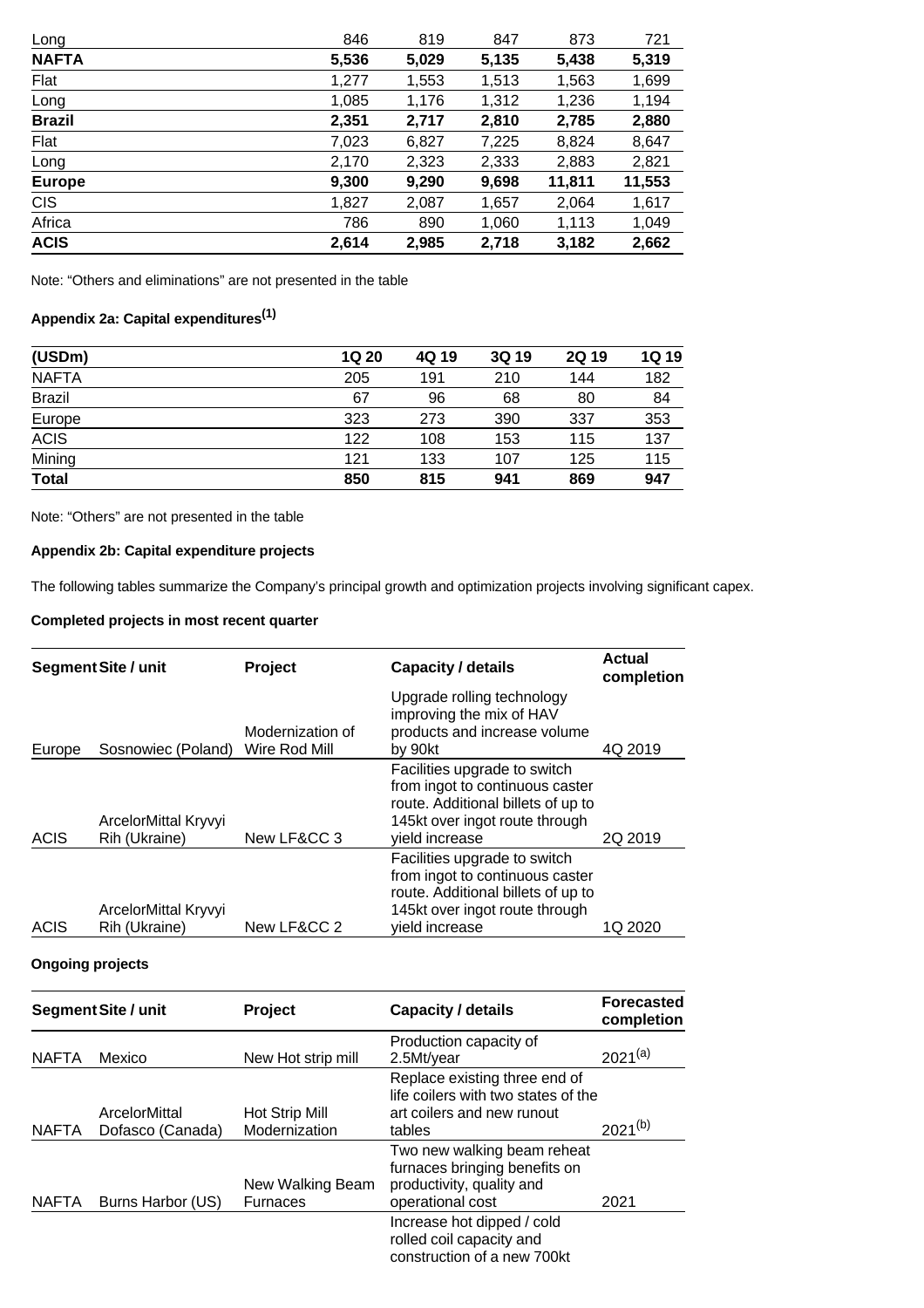| Mining        | Liberia                      | Phase 2 expansion<br>project                    | Increase production capacity to Under<br>15Mt/year                                           | review <sup>(e)</sup> |
|---------------|------------------------------|-------------------------------------------------|----------------------------------------------------------------------------------------------|-----------------------|
| <b>Brazil</b> | Monlevade                    | Sinter plant, blast<br>furnace and melt<br>shop | Increase in liquid steel capacity<br>by 1.2Mt/year;<br>Sinter feed capacity of<br>2.3Mt/year | On hold<br>(d)        |
| <b>Brazil</b> | Juiz de Fora                 | Melt shop expansion                             | Increase in meltshop capacity<br>by 0.2Mt/year                                               | On hold<br>(d)        |
| <b>Brazil</b> | ArcelorMittal Vega<br>Do Sul | <b>Expansion project</b>                        | continuous annealing line (CAL)<br>and continuous galvanising line<br>(CGL) combiline        | $2023^{(c)}$          |

a) On September 28, 2017, ArcelorMittal announced a major \$1.0 billion, investment programme at its Mexican operations, which is focused on building ArcelorMittal Mexico's downstream capabilities, sustaining the competitiveness of its mining operations and modernizing its existing asset base. The programme is designed to enable ArcelorMittal Mexico to meet the anticipated increased demand requirements from domestic customers, realize in full ArcelorMittal Mexico's production capacity of 5.3 million tonnes and significantly enhance the proportion of higher added-value products in its product mix, in-line with the Company's Action 2020 plan. The main investment will be the construction of a new hot strip mill. Upon completion, the project will enable ArcelorMittal Mexico to produce c. 2.5 million tonnes of flat rolled steel, long steel c. 1.8 million tonnes and the remainder made up of semi-finished slabs. Coils from the new hot strip mill will be supplied to domestic, non-auto, general industry customers. The hot strip mill project commenced late 4Q 2017 and is expected to be completed in 2021.

b) Investment in ArcelorMittal Dofasco (Canada) to modernize the hot strip mill. The project is to install two new state of the art coilers and runout tables to replace three end of life coilers. The strip cooling system will be upgraded and include innovative power cooling technology to improve product capability. The project is expected to be completed in 2021.

c) In August 2018, ArcelorMittal announced the resumption of the Vega Do Sul expansion to provide an additional 700kt of cold-rolled annealed and galvanized capacity to serve the growing domestic market. The ~\$0.3 billion investment programme to increase rolling capacity with construction of a new continuous annealing line and CGL combiline (and the option to add a ca. 100kt organic coating line to serve construction and appliance segments), and upon completion, will strengthen ArcelorMittal's position in the fast growing automotive and industry markets through Advanced High Strength Steel products. The investments will look to facilitate a wide range of products and applications whilst further optimizing current ArcelorMittal Vega facilities to maximize site capacity and its competitiveness, considering comprehensive digital and automation technology. Given the exceptional circumstances the project has been slowed and project completion is now expected at the end of 2023.

d) Although the Monlevade wire rod expansion project and Juiz de Fora rebar expansion were completed in 2015, both the melt shop expansion (in Juiz de Fora) and the sinter plant, blast furnace and meltshop (in Monlevade) projects are currently on hold and are expected to be completed upon Brazil domestic market recovery.

e) ArcelorMittal had previously announced a Phase 2 project that envisaged the construction of 15 million tonnes of concentrate sinter fines capacity and associated infrastructure. The Phase 2 project was initially delayed due to the declaration of force majeure by contractors in August 2014 due to the Ebola virus outbreak in West Africa, and then reassessed following rapid iron ore price declines over the ensuing period. ArcelorMittal Liberia has completed the detailed feasibility study and is working on the final investment submission.

# **Appendix 3: Debt repayment schedule as of March 31, 2020**

| (USD billion)           | 2020 | 2021 | 2022 | 2023 | 2024 | $\geq 2024$ | Total |
|-------------------------|------|------|------|------|------|-------------|-------|
| <b>Bonds</b>            | 0.5  | 0.3  | 0.8  | 1.4  | 1.8  |             | 8.5   |
| Commercial paper        |      |      |      |      |      |             | 11    |
| Other loans             | 1.4  | 0.7  | 0.5  | 0.8  | 0.2  | 0.6         | 4.2   |
| <b>Total gross debt</b> | 3.0  | 1.0  | 1.3  | 2.2  | 2.0  | 4.3         | 13.8  |

# **Appendix 4: Reconciliation of gross debt to net debt**

|                                                               | March 31, December March 31, |          |          |
|---------------------------------------------------------------|------------------------------|----------|----------|
| (USD million)                                                 | 2020                         | 31, 2019 | 2019     |
| Gross debt (excluding that held as part of the liabilities    |                              |          |          |
| held for sale)                                                | 13.797                       | 14.340   | 13,330   |
| Gross debt held as part of the liabilities held for sale      |                              |          | 96       |
| Gross debt                                                    | 13.797                       | 14.340   | 13,426   |
| Less:                                                         |                              |          |          |
| Cash and cash equivalents                                     | (4,298)                      | (4,995)  | (2, 246) |
| Cash and cash equivalents held as part of the assets held for |                              |          |          |
| sale                                                          |                              |          | (21)     |
| Net debt (including that held as part of the assets and the   |                              |          |          |
| liabilities held for sale)                                    | 9,499                        | 9.345    | 11,159   |
| Net debt / LTM EBITDA                                         | 2.1                          | 1.8      | 1.2      |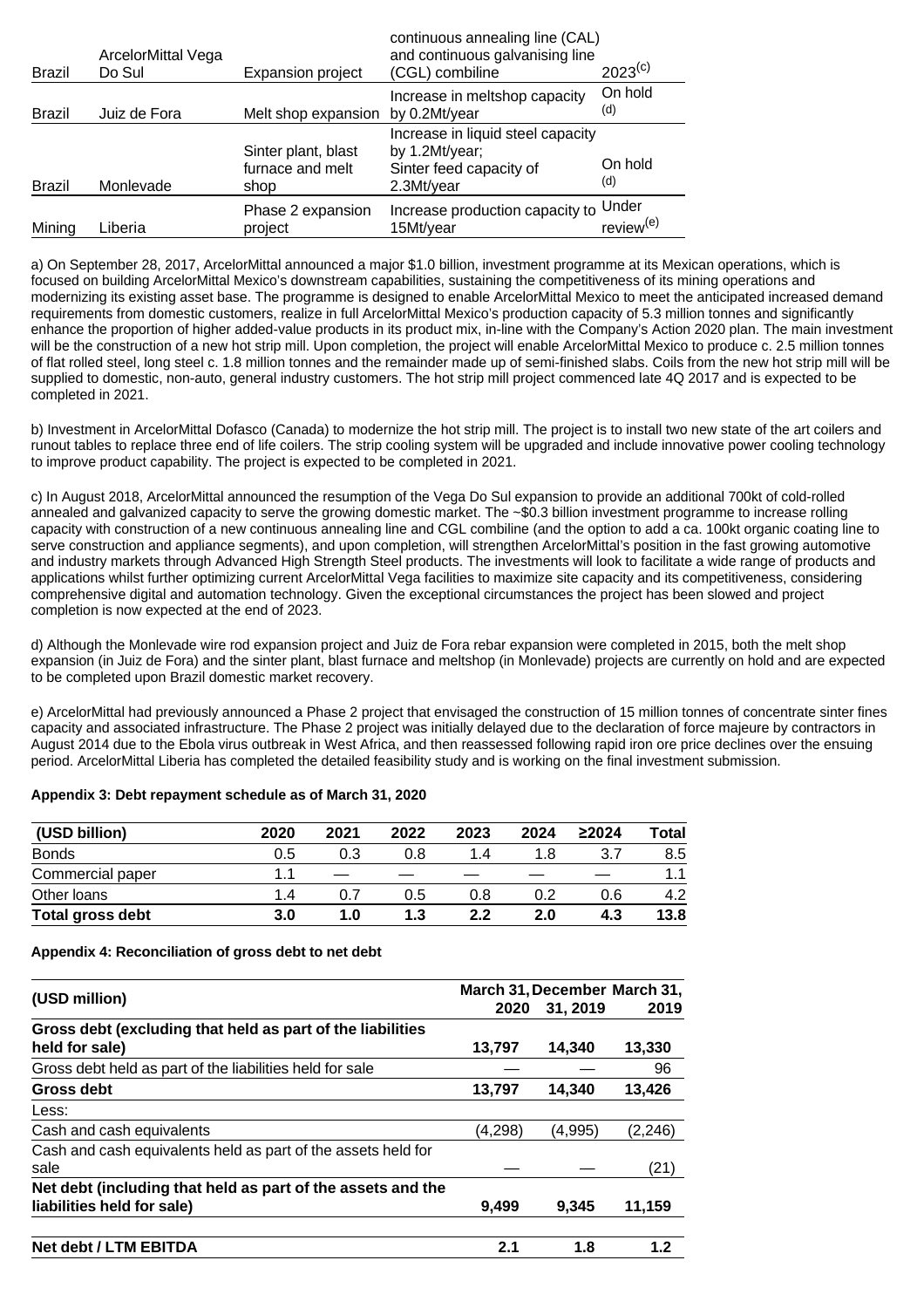# **Appendix 5: Terms and definitions**

Unless indicated otherwise, or the context otherwise requires, references in this earnings release report to the following terms have the meanings set out next to them below:

**Adjusted net (loss) / income:** refers to reported net (loss)/income less impairment and exceptional items.

**Apparent steel consumption:** calculated as the sum of production plus imports minus exports.

**Average steel selling prices:** calculated as steel sales divided by steel shipments.

**Cash and cash equivalents**: represents cash and cash equivalents, restricted cash and short-term investments.

**Capex:** represents the purchase of property, plant and equipment and intangibles.

**Crude steel production:** steel in the first solid state after melting, suitable for further processing or for sale.

**EBITDA:** operating results plus depreciation, impairment charges and exceptional items.

**EBITDA/tonne:** calculated as EBITDA divided by total steel shipments.

**Exceptional items:** income / (charges) relate to transactions that are significant, infrequent or unusual and are not representative of the normal course of business of the period.

**Foreign exchange and other net financing (loss):** include foreign currency exchange impact, bank fees, interest on pensions, impairment of financial assets, revaluation of derivative instruments and other charges that cannot be directly linked to operating results. Free cash flow (FCF): refers to net cash provided by operating activities less capex.

**Gross debt**: long-term debt and short-term debt (including that held as part of the liabilities held for sale).

**Liquidity:** cash and cash equivalents plus available credit lines excluding back-up lines for the commercial paper program.

**LTIF:** lost time injury frequency rate equals lost time injuries per 1,000,000 worked hours, based on own personnel and contractors. **MT:** refers to million metric tonnes

**Market-priced tonnes:** represent amounts of iron ore and coal from ArcelorMittal mines that could be sold to third parties on the open market. Market-priced tonnes that are not sold to third parties are transferred from the Mining segment to the Company's steel producing segments and reported at the prevailing market price. Shipments of raw materials that do not constitute market-priced tonnes are transferred internally and reported on a cost-plus basis.

**Mining segment sales:** i) "External sales": mined product sold to third parties at market price; ii) "Market-priced tonnes": internal sales of mined product to ArcelorMittal facilities and reported at prevailing market prices; iii) "Cost-plus tonnes" - internal sales of mined product to ArcelorMittal facilities on a cost-plus basis. The determinant of whether internal sales are reported at market price or cost-plus is whether the raw material could practically be sold to third parties (i.e. there is a potential market for the product and logistics exist to access that market).

**Net debt:** long-term debt and short-term debt less cash and cash equivalents (including those held as part of assets and liabilities held for sale).

**Net debt/LTM EBITDA:** refers to Net debt divided by EBITDA (as used in the Company's financial reporting) over the last twelve months. **Net interest expense:** includes interest expense less interest income

**On-going projects:** refer to projects for which construction has begun (excluding various projects that are under development), even if such projects have been placed on hold pending improved operating conditions.

**Operating results:** refers to operating income/(loss).

**Operating segments:** NAFTA segment includes the Flat, Long and Tubular operations of USA, Canada and Mexico. The Brazil segment includes the Flat, Long and Tubular operations of Brazil and its neighbouring countries including Argentina, Costa Rica and Venezuela. The Europe segment comprises the Flat, Long and Tubular operations of the European business, as well as Downstream Solutions. The ACIS segment includes the Flat, Long and Tubular operations of Kazakhstan, Ukraine and South Africa. Mining segment includes iron ore and coal operations.

**Own iron ore production:** includes total of all finished production of fines, concentrate, pellets and lumps and includes share of production.

**Seaborne iron ore reference prices:** refers to iron ore prices for 62% Fe CFR China

**Shipments:** information at segment and group level eliminates intra-segment shipments (which are primarily between Flat/Long plants and Tubular plants) and inter-segment shipments respectively. Shipments of Downstream Solutions are excluded.

**Steel-only EBITDA:** calculated as EBITDA total less Mining segment EBITDA.

**Steel-only EBITDA/tonne:** calculated as steel-only EBITDA divided by total steel shipments.

**Working capital change (working capital investment / release):** Movement of change in working capital - trade accounts receivable plus inventories less trade and other accounts payable.

# **Appendix 6: Adjusted net (loss) / income**

| (USDm)                       | 1Q 20    | 4Q 19   | <b>3Q19</b> | <b>2Q 19</b> | <b>1Q19</b> |
|------------------------------|----------|---------|-------------|--------------|-------------|
| Net (loss) / income          | (1, 120) | (1,882) | (539)       | (447)        | 414         |
| Impairment                   | (92)     | (830)   |             | (947)        | (150)       |
| Exceptional items            | (457)    | (828)   |             |              |             |
| Adjusted net (loss) / income | (571)    | (224)   | (539)       | 500          | 564         |

# **Footnotes**

1. The financial information in this press release has been prepared consistently with International Financial Reporting Standards ("IFRS") as issued by the International Accounting Standards Board ("IASB") and as adopted by the European Union. The interim financial information included in this announcement has also been also prepared in accordance with IFRS applicable to interim periods, however this announcement does not contain sufficient information to constitute an interim financial report as defined in International Accounting Standard 34, "Interim Financial Reporting". The numbers in this press release have not been audited. The financial information and certain other information presented in a number of tables in this press release have been rounded to the nearest whole number or the nearest decimal. Therefore, the sum of the numbers in a column may not conform exactly to the total figure given for that column. In addition, certain percentages presented in the tables in this press release reflect calculations based upon the underlying information prior to rounding and, accordingly, may not conform exactly to the percentages that would be derived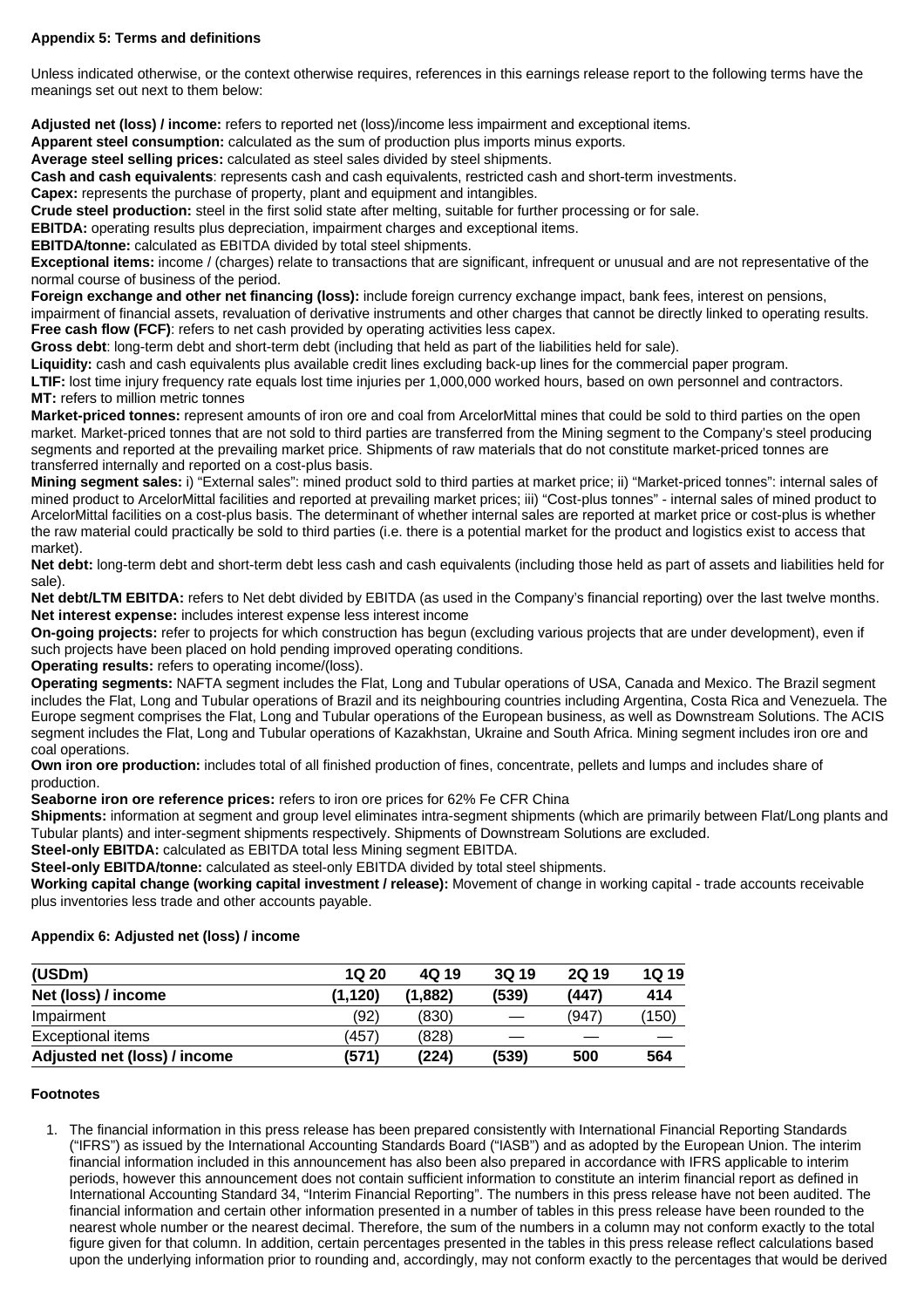if the relevant calculations were based upon the rounded numbers. This press release also includes certain non-GAAP financial/alternative performance measures. ArcelorMittal presents EBITDA, and EBITDA/tonne, which are non-GAAP financial/alternative performance measures and calculated as shown in the Condensed Consolidated Statement of Operations, as additional measures to enhance the understanding of operating performance. ArcelorMittal believes such indicators are relevant to describe trends relating to cash generating activity and provides management and investors with additional information for comparison of the Company's operating results to the operating results of other companies. Segment information presented in this press release are prior to inter-segment eliminations and certain adjustments made to operating result of the segments to reflect corporate costs, income from non-steel operations (e.g., logistics and shipping services) and the elimination of stock margins between the segments. ArcelorMittal also presents net debt and change in working capital as additional measures to enhance the understanding of its financial position, changes to its capital structure and its credit assessment. ArcelorMittal also presents Adjusted net (loss) / income as it believes it is a useful measure for the underlying business performance excluding impairment and exceptional items. ArcelorMittal also presents free cash flow (FCF), which is a non-GAAP financial/alternative performance measure calculated as shown in the Condensed Consolidated Statement of Cash Flows, because it believes it is a useful supplemental measure for evaluating the strength of its cash generating capacity. The Company also presents the ratio of net debt to EBITDA for the last twelve month period, which investors may find useful in understanding the Company's ability to service its debt. The Company's guidance as to the EBITDA range for 2020 is based on the same accounting policies as those applied in the Company's financial statements prepared in accordance with IFRS. Non-GAAP financial/alternative performance measures should be read in conjunction with, and not as an alternative for, ArcelorMittal's financial information prepared in accordance with IFRS. Such non-GAAP/alternative performance measures may not be comparable to similarly titled measures applied by other companies.

- 2. Excluding the impact of ArcelorMittal Italia, the LTIF was 0.72x for 1Q 2020 as compared to 0.84x for 4Q 2019 and 0.66x for 1Q 2019. 3. Impairment charges for 1Q 2020 were \$92 million and relate to the permanent coke plant closure in Florange, France, at the end of April 2020. Impairment charges for 4Q 2019 were \$830 million and related to impairment of the fixed assets of ArcelorMittal USA (\$0.7 billion) following impairment assessments performed during the quarter, resulting from a further decrease in the near-term average selling price assumption and \$0.1 billion in South Africa (primarily related to the fixed assets of Newcastle Works in South Africa following lower domestic volumes). Impairment charges for 1Q 2019 were \$150 million related to the remedy asset sales for the ArcelorMittal Italia acquisition. Exceptional items of \$457 million for 1Q 2020 primarily include inventory related charges in NAFTA and Europe due to a weaker steel pricing outlook driven by COVID-19 impacts. Exceptional items of \$828 million for 4Q 2019, primarily included inventory related charges in NAFTA and Europe following a period of exceptionally weak steel pricing.
- 4. ArcelorMittal Mines Canada, otherwise known as ArcelorMittal Mines and Infrastructure Canada.
- 5. On December 19, 2018, ArcelorMittal signed a \$5,500,000,000 Revolving Credit Facility, with a five-year maturity plus two one-year extension options. During the fourth quarter of 2019, ArcelorMittal executed the option to extend the facility to December 19, 2024. The extension was completed for \$5.4 billion of the available amount, with the remaining \$0.1 billion remaining with a maturity of December 19, 2023 as of March 31, 2020. The facility may be further extended for an additional year in December 2020. As of March 31, 2020, the \$5.5 billion revolving credit facility was fully available. On May 5, 2020, ArcelorMittal and a syndicate of banks signed a credit facility with tranches of \$0.7 billion and €2.1 billion (the "New Credit Facility"). The Credit Facility further enhances the Company's already strong liquidity position of \$9.8 billion as of March 31, 2020, including a \$5.5 billion revolving credit facility, which remains undrawn and is available until December 2024. The New Credit Facility has a maturity of 12 months and can be used for general corporate purposes. While the Company has no immediate need to draw on this New Credit Facility, it provides additional financial flexibility in the current extraordinary circumstances.
- 6. Assets and liabilities held for sale, as of March 31, 2019 include the ArcelorMittal Italia remedy package assets (as previously disclosed in the 1Q 2018 earnings release) and sold in June 2019, and the carrying value of the USA long product facilities at Steelton ("Steelton"). Steelton is no longer held for sale as of March 31, 2020.
- 7. Relates to the rollover of the Indian rupee hedge at market price which protects the dollar funds needed for the Essar transaction as per the resolution plan approved by the Committee of Creditors and the National Company Law Tribunal in Ahmedabad. The hedge was unwound on the closing of the acquisition in 4Q 2019. On October 17, 2018, the Company announced that it had approved a payment of 7,469 crore rupees (c.\$1 billion, subsequently paid) to the financial creditors of Uttam Galva and KSS Petron to clear overdue debts in order that the offer it submitted for ESIL on April 2, 2018 would be eligible and considered by ESIL's CoC.
- 8. On December 23, 2019, ArcelorMittal, announced it had signed a share purchase agreement with DryLog Ltd (DryLog) for the sale of a 50% stake in Global Chartering Limited (GCL), its wholly owned shipping business, and will subsequently form a 50:50 shipping joint venture with DryLog. The transaction closed on December 31, 2019. The stake sale and JV formation impacted ArcelorMittal's net debt by \$527 million, with \$400 million on completion in 4Q 2019 and \$127 million received in 1Q 2020. The transaction is part of ArcelorMittal's commitment to unlock up to \$2 billion of value from its asset portfolio by mid-year 2021.
- 9. AMNS India key performance indicators for 1Q 2020 are as follows: 1Q 2020 crude steel production of 1.7Mt (7.0Mt annualized run rate) and EBITDA of \$140 million (annualized \$560 million). AMNS India's operations have now been impacted by the COVID-19 pandemic and lockdown measures introduced in the country during late 1Q 2020, with the assets currently running at low utilization levels. The cash needs (i.e. maintenance capex, interest and tax) are less than \$250 million per annum. Progress on value chain integration: On March 3, 2020 the Company welcomed judgment by NCLT Cuttack approving AMNS resolution plan for the Odisha Slurry Pipeline Infrastructure Ltd (OSPIL). The 253km pipeline connects AMNS India's iron ore beneficiation plant in Dabuna to its pellet plant in Paradip in the state of Odisha. On March 3, 2020, AMNS India announced completion of the acquisition of Bhander Power Plant in Hazira, Gujarat from Edelweiss Asset Reconstruction Company for approximately \$70 million. Bhander, a natural gasbased thermal plant with an installed capacity of 500MW, will remain captive to AMNS India's steel manufacturing operations at Hazira. In early March 2020, ArcelorMittal India Private Limited (AMIPL) was selected as the preferred bidder for a 5.5Mtpa iron ore mine license in Odisha following an auction process facilitated by the state government, with an acquisition cost of approximately \$15 million. On conclusion of the license award process, AMIPL will seek requisite clearances, as well as mine development and production agreements, ahead of commencing mining operations. This is consistent with AMNS India's medium to long term strategy to significantly grow its production capacity in India.
- 10. The Company is temporarily reducing fixed cost in line with lower production rates. As a result, 2Q 2020 fixed cost are expected to be 25-30% below 1Q 2020 levels. The steps taken by the Company include: a) temporary labour cost savings: senior management / Board of Directors salary reduction; utilizing available economic unemployment schemes; temporary layoffs; federal and state subsidy/grants; salary cuts; reduction/elimination of contractors, overtime reduction etc. b) reduction in repairs and maintenance (R&M) expenses: spend expected to be lower due to lower operating rates; and c) reduced SG&A expenses: Fixed cost savings achieved from countries in which we operate where the currency has depreciated, as well as reduced SG&A expenses such as IT, travel, sales and marketing expenses, consultancy fees etc.
- 11. On April 3, 2020, ArcelorMittal South Africa made an announcement related to the impact of the COVID-19 pandemic. This referred to the critical steps taken during 2019 to ensure the sustainability of ArcelorMittal South Africa, including the large-scale labour reorganisation concluded at the beginning of the year, the Strategic Asset Footprint Review, which resulted in the decision to place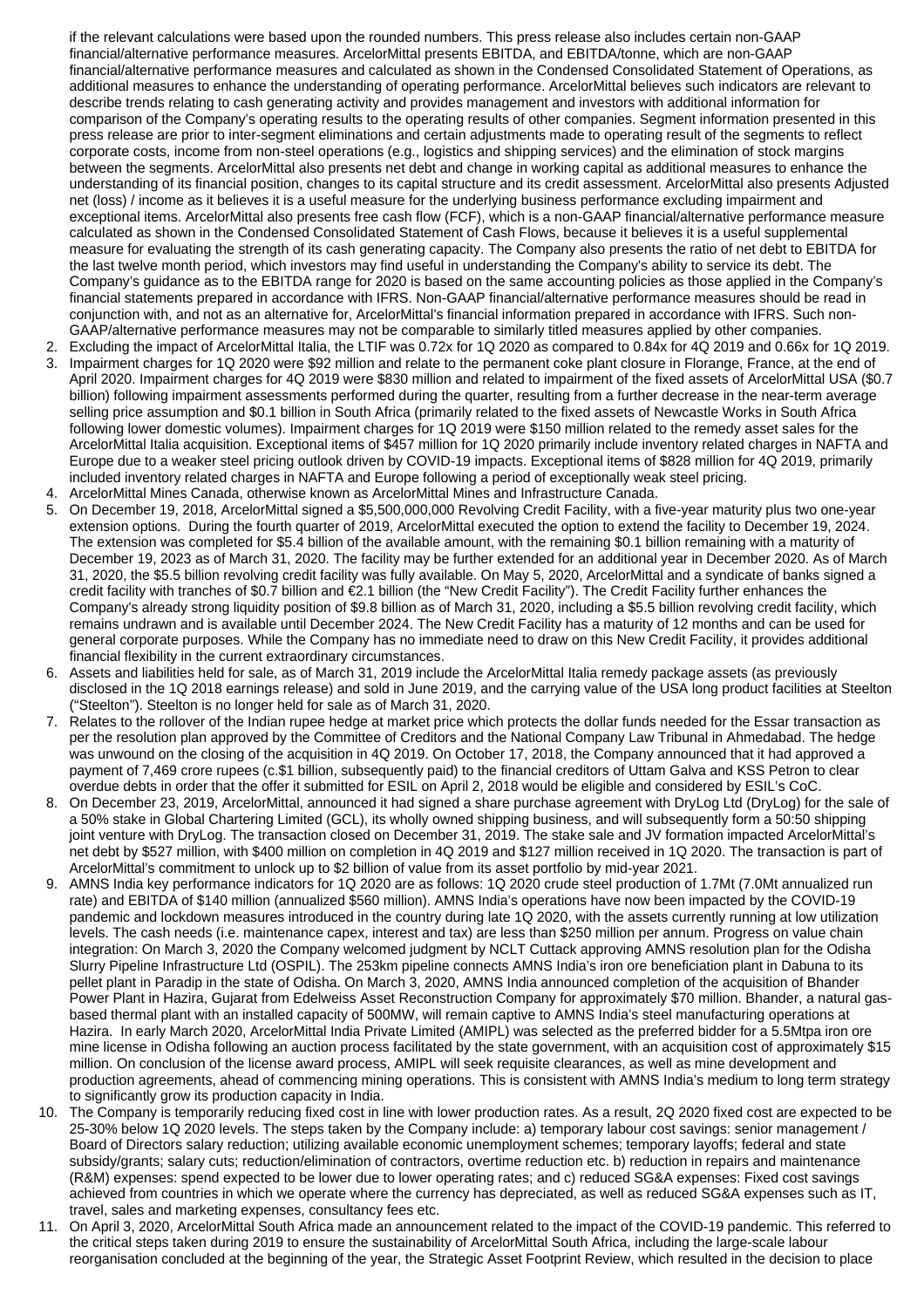the Saldanha Works into care and maintenance and the review of the Newcastle Works, which is now primarily focused on servicing the domestic and Africa Overland markets. It announced that the anticipated impact of COVID-19 on the economy has led ArcelorMittal South Africa to consider further measures to ensure its sustainability. Several temporary interventions have been implemented, including curtailment of expenditure on non-critical goods and services, and salary reductions for all employees with effect from April 2020 for a likely period of three months.

12. The Company considered the impact of the COVID-19 outbreak as an impairment indicator as of 1Q 2020 for its main steel operations. Accordingly, it updated future cash flow projections to reflect latest forecasts available for 2Q 2020 and 3Q 2020 and, as a result, concluded that no impairment charge was required as of March 31, 2020.

#### **First quarter 2020 earnings analyst conference call**

ArcelorMittal management (including CEO and CFO) will host a conference call for members of the investment community to present and comment on the three-month and twelve-month periods ended March 31, 2020 on: **Thursday May 7, 2020 at 9.30am US Eastern time; 14.30pm London time and 15.30pm CET.**

| <u>THE GIALITION INCIS AIC.</u> |                              |                       |             |
|---------------------------------|------------------------------|-----------------------|-------------|
| Location                        | Toll free dial in<br>numbers | Local dial in numbers | Participant |
| UK local:                       | 0808 238 0676                | +44 (0) 203 057 6900  | 7995055#    |
| US local:                       | +1 866 220 1433              | +1 347 903 0960       | 7995055#    |
| France:                         | 0805 101 469                 | +33 1 7070 6079       | 7995055#    |
| Germany:                        | 0800 588 9185                | +49 69 2222 2624      | 7995055#    |
| Spain:                          | 900 828 532                  | +34 914 144 464       | 7995055#    |
| Luxembourg:                     | 800 23 023                   | +352 2786 0311        | 7995055#    |
|                                 |                              |                       |             |

Join the call via telephone or alternatively use the live audio webcast link<https://interface.eviscomedia.com/player/1120/index.en.html>where the replay will also be available afterwards.

To listen to the webcast recording, please visit the results section on our website once the event has finished

# **Forward-Looking Statements**

The dial in numbers are:

This document may contain forward-looking information and statements about ArcelorMittal and its subsidiaries. These statements include financial projections and estimates and their underlying assumptions, statements regarding plans, objectives and expectations with respect to future operations, products and services, and statements regarding future performance. Forward-looking statements may be identified by the words "believe", "expect", "anticipate", "target" or similar expressions. Although ArcelorMittal's management believes that the expectations reflected in such forward-looking statements are reasonable, investors and holders of ArcelorMittal's securities are cautioned that forward-looking information and statements are subject to numerous risks and uncertainties, many of which are difficult to predict and generally beyond the control of ArcelorMittal, that could cause actual results and developments to differ materially and adversely from those expressed in, or implied or projected by, the forward-looking information and statements. These risks and uncertainties include those discussed or identified in the filings with the Luxembourg Stock Market Authority for the Financial Markets (Commission de Surveillance du Secteur Financier) and the United States Securities and Exchange Commission (the "SEC") made or to be made by ArcelorMittal, including ArcelorMittal's latest Annual Report on Form 20-F on file with the SEC. ArcelorMittal undertakes no obligation to publicly update its forwardlooking statements, whether as a result of new information, future events, or otherwise.

# **About ArcelorMittal**

ArcelorMittal is the world's leading steel and mining company, with a presence in 60 countries and an industrial footprint in 18 countries. Guided by a philosophy to produce safe, sustainable steel, we are the leading supplier of quality steel in the major global steel markets including automotive, construction, household appliances and packaging, with world-class research and development and outstanding distribution networks.

Through our core values of sustainability, quality and leadership, we operate responsibly with respect to the health, safety and wellbeing of our employees, contractors and the communities in which we operate. For us, steel is the fabric of life, as it is at the heart of the modern world from railways to cars and washing machines. We are actively researching and producing steel-based technologies and solutions that make many of the products and components people use in their everyday lives more energy efficient.

We are one of the world's five largest producers of iron ore and metallurgical coal. With a geographically diversified portfolio of iron ore and coal assets, we are strategically positioned to serve our network of steel plants and the external global market. While our steel operations are important customers, our supply to the external market is increasing as we grow. In 2019, ArcelorMittal had revenues of \$70.6 billion and crude steel production of 89.8 million metric tonnes, while own iron ore production reached 57.1 million metric tonnes.

ArcelorMittal is listed on the stock exchanges of New York (MT), Amsterdam (MT), Paris (MT), Luxembourg (MT) and on the Spanish stock exchanges of Barcelona, Bilbao, Madrid and Valencia (MTS). For more information about ArcelorMittal please visit:<http://corporate.arcelormittal.com/>

# **Enquiries**

ArcelorMittal investor relations: +44 207 543 1128; Retail: +44 207 543 1156; SRI: +44 207 543 1156 and Bonds/credit: +33 1 71 92 10 26.

ArcelorMittal corporate communications (E-mail: press@arcelormittal.com) +44 0207 629 7988. Contact: Paul Weigh +44 203 214 2419.

### **Attachment**